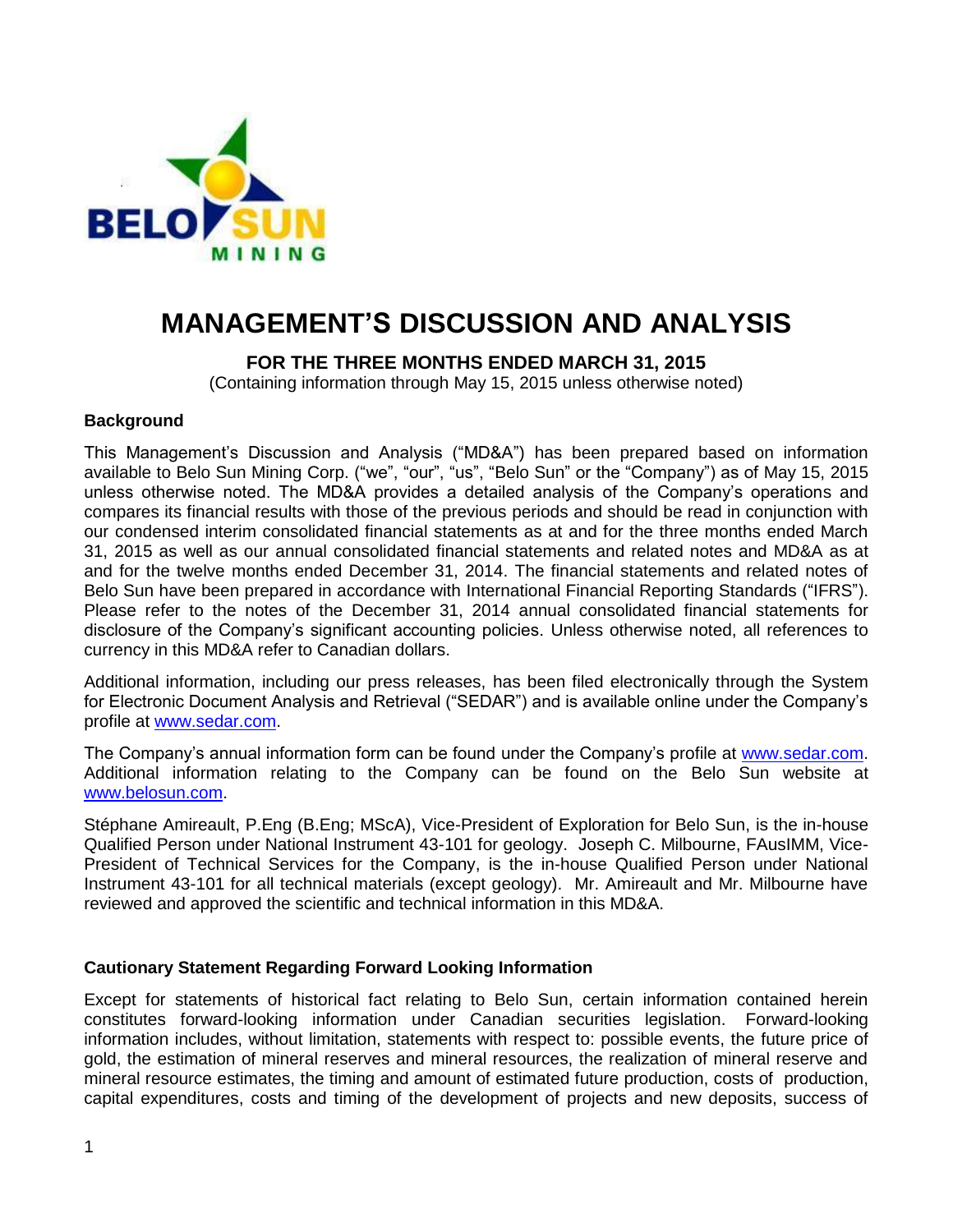exploration, development and mining activities, permitting timelines, currency fluctuations, requirements for additional capital, government regulation of mining operations, environmental risks, unanticipated reclamation expenses, title disputes or claims and limitations on insurance coverage. The words "anticipates", ''plans'', ''expects'', "indicative", "intend", ''scheduled'', "timeline", ''estimates'', ''forecasts", "guidance", "opportunity", "outlook", "potential", "projected", "schedule", "seek", "strategy", "study" (including, without limitation, as may be qualified by "feasibility" and "pre-feasibility"), "targets", "models", or ''believes'', or variations of or similar such words and phrases or statements that certain actions, events or results "may", "could", "would", or "should", "might", or "will be taken", "occur" or ''be achieved'' and similar expressions identify forward-looking statements. Forward-looking information is necessarily based upon a number of estimates and assumptions that, while considered reasonable by Belo Sun and its external professional advisors as of the date of such statements, are inherently subject to significant business, economic and competitive uncertainties and contingencies. There can be no assurance that forward-looking statements will prove to be accurate, as actual results and future events could differ materially from those anticipated in such statements.

Forward-looking information is provided for the purpose of providing information about management's expectations and plans relating to the future. All of the forward-looking statements made in this MD&A are qualified by these cautionary statements and those made in our other filings with the securities regulators of Canada including, but not limited to, the cautionary statements made in the ''Risk Factors'' section of our most recently filed Annual Information Form and this MD&A. These factors are not intended to represent a complete list of the factors that could affect Belo Sun. Belo Sun disclaims any intention or obligation to update or revise any forward-looking statements or to explain any material difference between subsequent actual events and such forward-looking statements, except to the extent required by applicable law.

## **Overview of the Company**

Belo Sun is a Canadian mineral exploration company with a portfolio of properties in Brazil including its principal project, the Volta Grande Gold Project in Para State. Belo Sun's other properties are the Patrocinio Gold Project in Para State and the Rainbow Alexandrite Project in Goias State.

Highlights for the three months ended March 31, 2015:

- $\triangleright$  On March 30, 2015, the Company announced the completion of a Feasibility Study on its 100% owned Volta Grande Project. Highlights include estimated gold production of 205,000 ounces per year averaged over a 17 year mine life; a post-tax Internal Rate of Return of 26% using a gold price of \$1,200/ounce; and a projected post-tax Net Present Value of \$640 million at a 5% discount rate.
- The Company appointed Mr. Stéphane Amireault, MScA, P.Eng., as Vice-President of Exploration.

The mineral exploration business is risky and most exploration projects will not become mines. The Company may offer an opportunity to a mining company to acquire an interest in a property in return for funding all or part of the exploration and development of the property. For the funding of property acquisitions and exploration that the Company conducts, the Company depends on the issuance of shares from treasury to investors. These stock issuances depend on numerous factors including a positive mineral exploration environment, positive stock market conditions, a positive track record for the Company and the experience of management.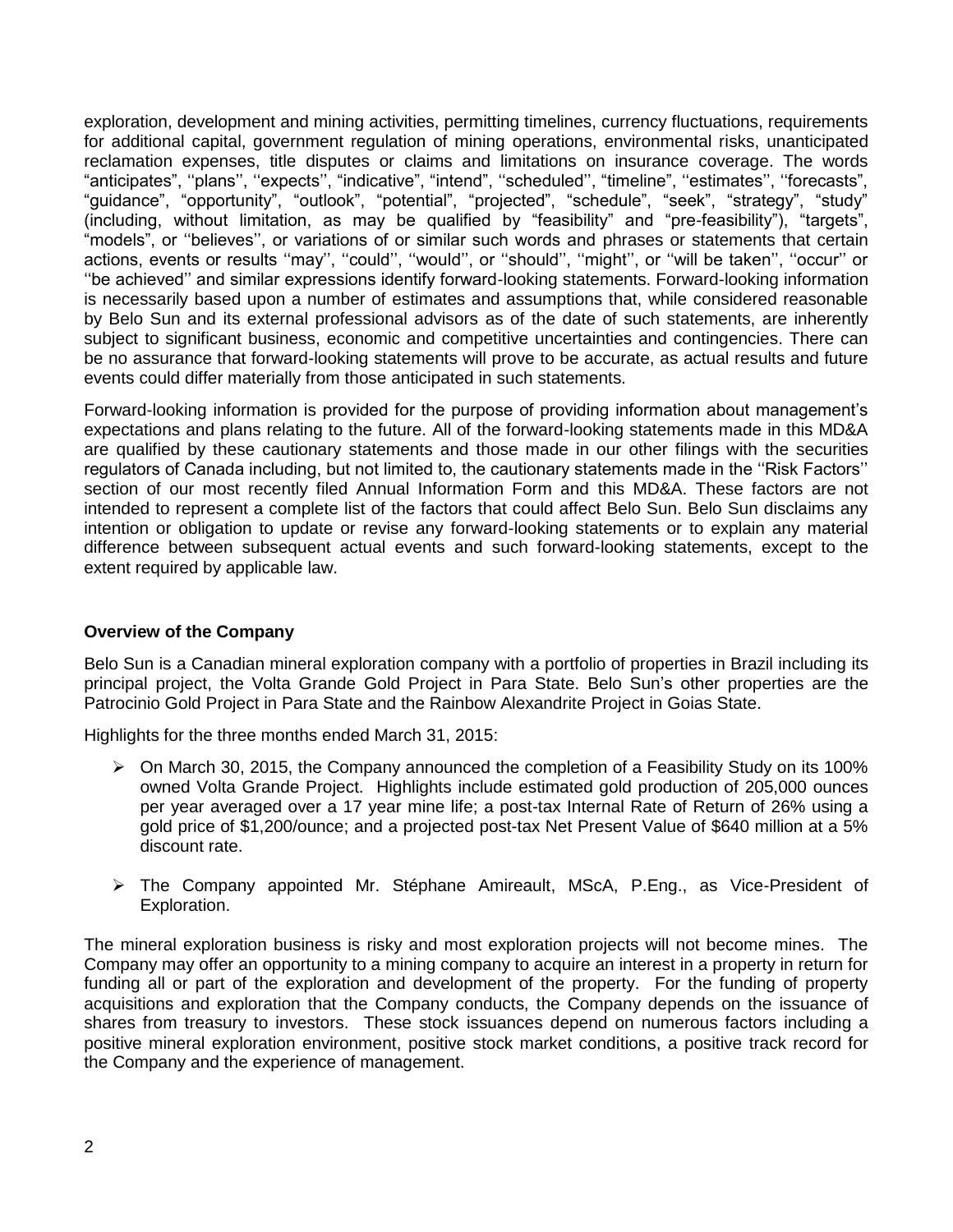The Company's financial statements have been prepared in accordance with IFRS applicable to a going concern. Accordingly, they do not give effect to adjustments that would be necessary should the Company be unable to continue as a going concern and therefore be required to realize its assets and liquidate its liabilities and commitments in other than the normal course of business and at amounts different from those in the accompanying financial statements.

## **Outlook**

Belo Sun's principal focus is the North Block of the Volta Grande Gold Project. The North Block has a National Instrument 43-101 compliant estimated measured mineral resource of 1,512,000 ounces of gold (44.1 million tonnes grading 1.07 grams per tonne gold) and indicated mineral resource of 3,444,000 ounces of gold (112.5 million tonnes grading 0.95 grams per tonne gold) for a total measured and indicated mineral resource of 4,956,000 ounces of gold, and an estimated inferred mineral resource of 1,151,000 ounces of gold (39.8 million tonnes grading 0.90 grams per tonne gold) based on 0.40-gram-per-tonne-gold cut off (see the Press Release March 31, 2015). This mineral resource estimate is as of March 15, 2015.

The mineral resource estimate was used to prepare the mineral reserve estimate. A portion of the measured mineral resources were converted directly to proven mineral reserves and a portion of indicated mineral resources to probable reserves. As at March 25, 2015, proven reserves totaled 41,757,000 tonnes grading 1.07 grams per tonne gold for 1,442,000 ounces of contained gold, and probable reserves totaled 74,212,000 tonnes grading 0.98 grams per tonne gold for 2,346,000 ounces of contained gold. For details, see the Press Release dated March 30, 2015.

#### **Summary of Quarterly Results**

The following is a summary of the Company's financial results for the eight most recently completed quarters:

|                                         | 31-Mar        | 31-Dec        | 30-Sep        | 30-Jun        | 31-Mar        | 31-Dec        | 30-Sep        | 30-Jun        |
|-----------------------------------------|---------------|---------------|---------------|---------------|---------------|---------------|---------------|---------------|
|                                         | 2015          | 2014          | 2014          | 2014          | 2014          | 2013          | 2013          | 2013          |
| Net (loss)                              | (\$3,761,749) | (\$4,127,963) | (\$4,186,136) | (\$3,648,612) | (\$3,232,813) | (\$4,640,056) | (\$8,259,403) | (\$8,166,717) |
| Net (loss) per share                    | (\$0.01)      | (\$0.02)      | (\$0.02)      | (\$0.01)      | (\$0.01)      | (\$0.02)      | (\$0.03)      | (\$0.03)      |
| Working Capital*                        | (\$301,341)   | \$1,963,487   | \$5,512,246   | \$2,974,346   | \$6,678,080   | \$10,034,508  | \$14,253,363  | \$20,166,920  |
| <b>Total Assets</b>                     | \$10,943,559  | \$13,109,777  | \$16,770,329  | \$13,900,812  | \$17,680,862  | \$20,579,101  | \$26,995,268  | \$33,189,599  |
| <b>Total Non-current</b><br>Liabilities | \$0           | \$0           | \$0           | \$0           | \$0           | \$0           | \$0           | \$0           |

\* Working Capital is defined as current assets minus current liabilities.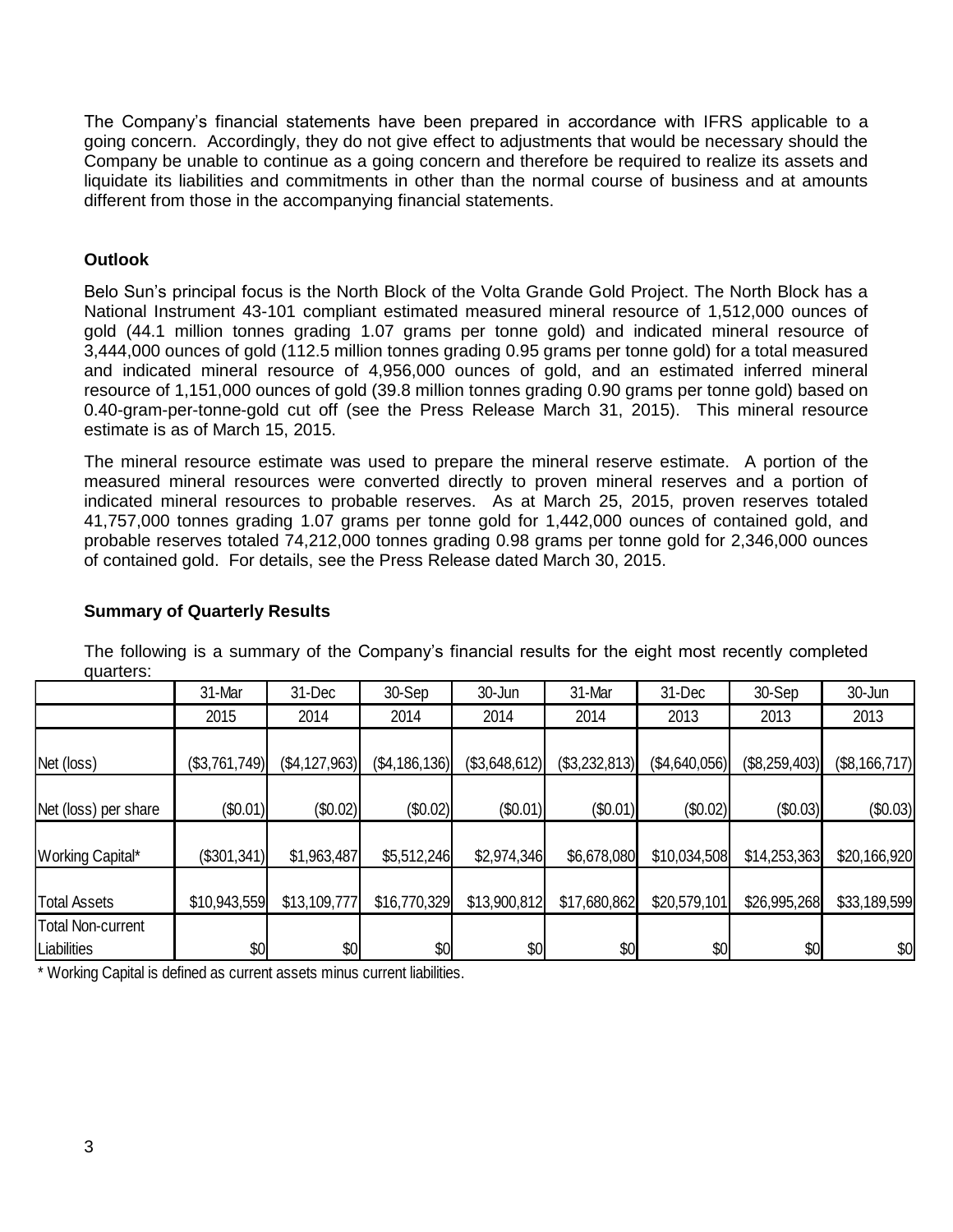#### Factors Affecting Comparability of Quarters

Results of operations can vary significantly as a result of a number of factors. The Company's level of activity and expenditures during a specific quarter are influenced by a number of factors, including the level of working capital, the availability of external financing, the time required to gather, analyze and report on geological data related to its properties and the nature of activity, and the number of personnel required to advance each individual project.

In addition, the granting of stock options in a particular quarter gives rise to stock-based compensation expense. In the first quarter of 2015, the Company recorded stock-based compensation expense of \$1,548,000 (Q4-2014 – \$540,640; Q3-2014 – \$Nil; Q2-2014 – \$Nil; Q1-2014 – \$Nil; Q4-2013 – \$Nil; Q3-2013 – \$2,175,000; Q2-2013 – \$186,000). Exploration expenditures during quarters vary and can cause earnings to fluctuate. In the first quarter of 2015, the Company recorded exploration and evaluation expenses (including engineering studies) of \$1,377,729 (Q4-2014 – \$2,198,552; Q3-2014 – \$2,904,720; Q2-2014 – \$2,625,502; Q1-2014 – \$2,183,220; Q4-2013 – \$2,766,003; Q3-2013 – \$4,737,009; Q2-2013 –\$6,173,255). The Company's activities slowed down in 2014 and into 2015 as the Company completed its feasibility study in Q1-2015. The Company initiated a small drill program during Q2-2014 and also incurred expenditures related to the new training facility in Q2-2014 and Q3- 2014. Work on the feasibility study continued during Q4-2014. During 2013, the Company completed 15,145 metres of drilling, completed work on its prefeasibility study, and continued work on its feasibility study.

Also contributing to fluctuating quarterly net (losses) are changes in foreign exchange rates. The Company holds a portion of its monetary assets and liabilities in Brazil and therefore changes in the rate of exchange between the Brazilian Real, United States dollar and the Canadian dollar result in reported gains and losses on foreign currency fluctuations.

#### **Results of Operations – Financial**

The following is a discussion of the results of operations of the Company for the three months ended March 31, 2015. This should be read in conjunction with the Company's condensed interim consolidated financial statements for the three months ended March 31, 2015 and related notes.

For the quarters ended:

|                                     | Three months ended March 31, |            |    |           |
|-------------------------------------|------------------------------|------------|----|-----------|
|                                     |                              | 2015       |    | 2014      |
|                                     |                              |            |    |           |
| Net loss                            | \$                           | 3,761,749  | \$ | 3,232,813 |
| Interest income                     |                              | (45, 231)  |    | (85, 873) |
| Management fees to directors        |                              | 166,862    |    | 128,155   |
| Salaries, wages and consulting fees |                              | 607,498    |    | 619,201   |
| <b>Professional fees</b>            |                              | 10,652     |    | 27,500    |
| General and administration          |                              | 381,065    |    | 350,124   |
| Amortization                        |                              | 70,225     |    | 81,079    |
| Share-based payments                |                              | 1,548,000  |    |           |
| Exploration and evaluation expenses |                              | 712,933    |    | 1,289,828 |
| <b>Engineering studies</b>          |                              | 664,796    |    | 893,392   |
| (Gain) on foreign exchange          |                              | (353, 979) |    | (70, 593) |
| (Gain) on disposal of assets        |                              | (1,072)    |    |           |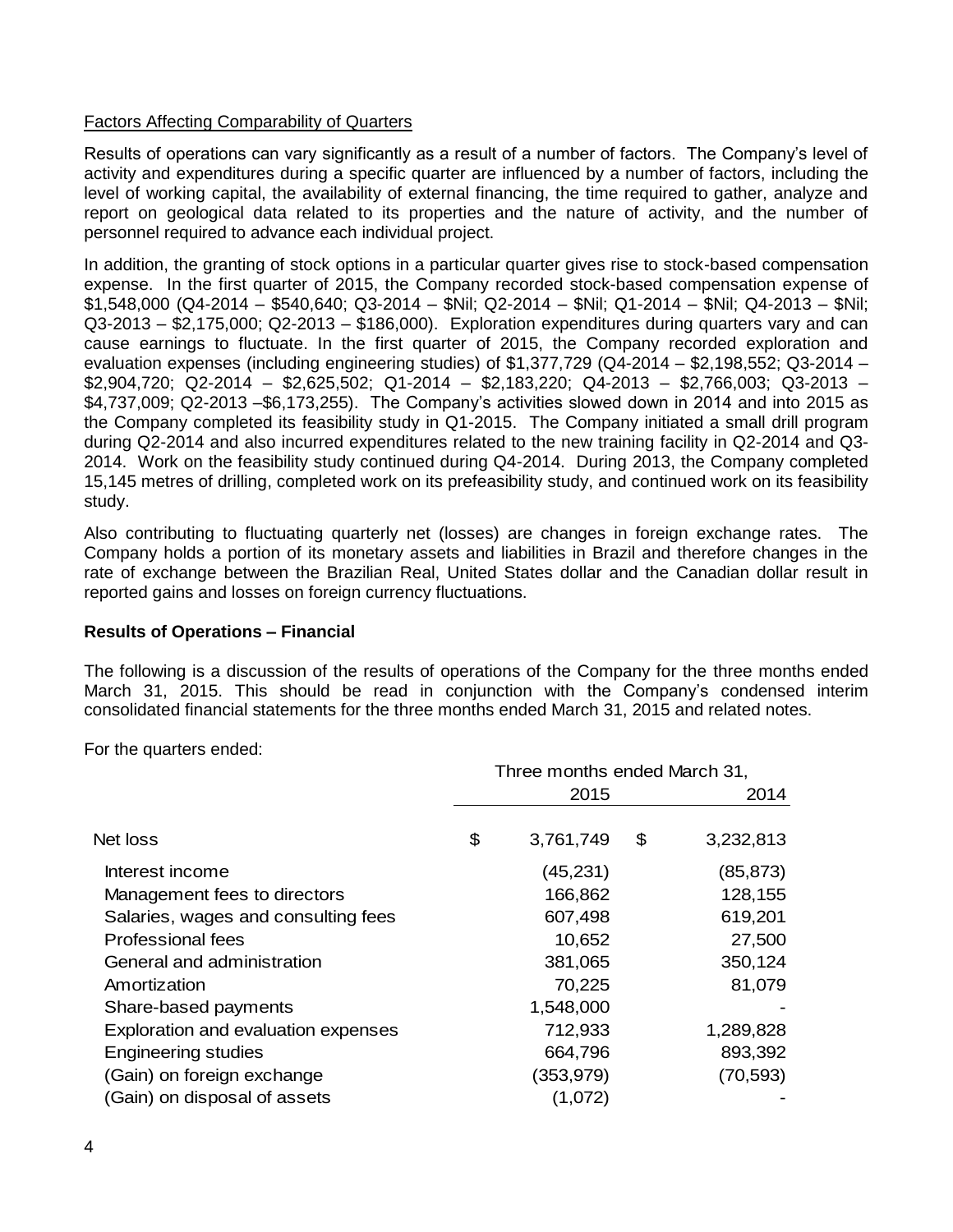For the three months ended December 31, 2014, the Company recorded a net loss of \$3,761,749 (\$0.01 per share) compared to a net loss of \$3,232,813 (\$0.01 per share) for the three months ended March 31, 2014.

Management fees to directors and salaries, wages and consulting fees combined increased by \$27,004 in Q1-2015 compared to Q1-2014 as a result of increases in some management contracts that took effect in later 2014. These were offset in part by the termination of consulting contracts in the latter half of 2014.

General and administration costs increased by \$30,941 in Q1-2015 compared to Q1-2014 primarily as a result of the higher travel costs.

Exploration and evaluation expenses, including engineering studies, were \$1,377,729 for the three months ended March 31, 2015 compared to \$2,183,220 for the three months ended March 31, 2014. The Company completed its feasibility study during the quarter and reduced some of its overhead.

Interest income decreased by \$40,642 for the three months ended March 31, 2015 compared to the three months ended March 31, 2014. Lower cash balances held during Q1-2015 compared to Q1-2014 resulted in reduced interest income.

Share-based payments were \$1,548,000 for the three months ended March 31, 2015 from the issuance of 10,320,000 stock options. During Q1-2014, no options were granted resulting in \$nil in share-based payments expense for the comparable quarter. All options vested immediately.

The Company also recognized a foreign exchange gain of \$353,979 during Q1-2015 (Q1-2014 – \$70,593) as a result of a decrease in net monetary assets in Brazil together with the weakening of the Brazilian Real compared to the US dollar.

During the three months ended March 31, 2015, the Company spent \$2,714,306 on operations (March 31, 2014: \$3,212,346), and sold capital assets for proceeds of \$21,790 (March 31, 2014: \$nil).

## **Liquidity and Capital Resources**

Given the nature of the Company's operations, the most relevant financial information relates primarily to current liquidity, solvency and planned expenditures. The Company's financial success will be dependent upon the development of a property that leads to the production of gold. Such development may take years to complete and the amount of resulting income, if any, is difficult to determine.

The Company currently has a negative operating cash flow and finances its mineral exploration activities through equity financing. The Company's financial success will be dependent on the economic viability of its mineral exploration properties and the extent to which it can establish economic reserves and operations.

The Company had a working capital deficit of \$301,341 as at March 31, 2015 (December 31, 2014 - \$1,963,487) including cash and cash equivalents of \$2,688,332 (December 31, 2014 - \$5,413,418). None of the cash equivalents are invested in asset-backed securities.

On May 14, 2015, the Company announced that Agnico Eagle Mines Limited ("Agnico Eagle") has entered into a share purchase agreement to a make a strategic investment of C\$15,000,000 through a non-brokered private placement of common shares. As a result of the transaction, Agnico Eagle will own 17.4% of the Company on a non-diluted basis. Under terms of the share purchase agreement, Agnico Eagle will purchase a total of 62,500,000 common shares of the Company at a price of C\$0.24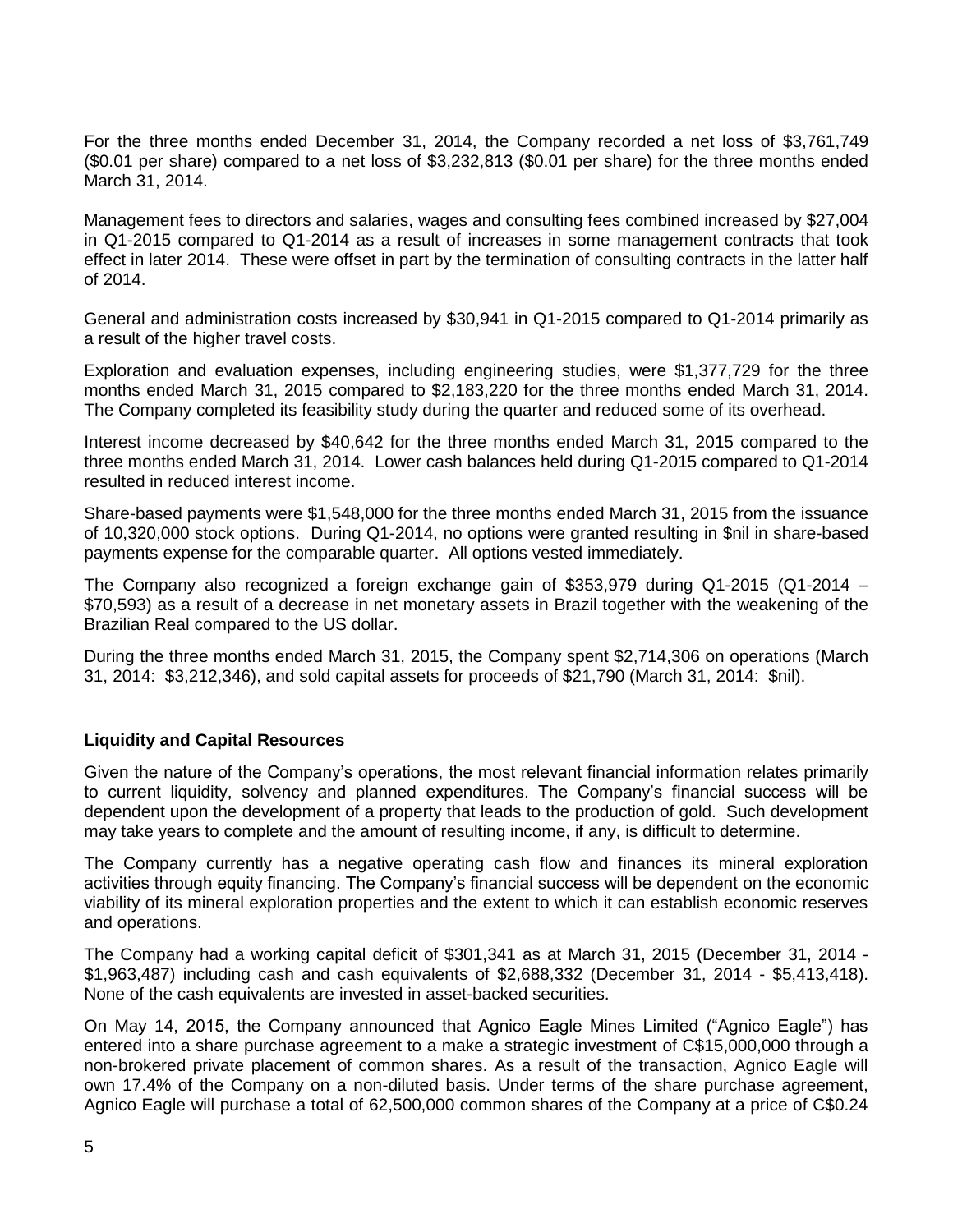per share. Upon closing of the private placement, subject to certain conditions, Agnico Eagle will have the right to participate in any future equity offerings by the Company in order to maintain its pro rata investment in the Company and to nominate one person to the board of directors of the Company. The closing of the private placement is expected to occur on or about May 21, 2015 and is subject to all necessary regulatory approvals. The common shares issuable pursuant to the private placement are subject to a mandatory four-month hold period.

The Company is currently focusing its efforts on the Volta Grande Gold Project.

#### Long Term Investment

The Company is carrying a term deposit with Banco do Brasil to fund potential amounts owing to Companhia de Pesquisa de Recoursos Minerais ("CPRM"). As at March 31, 2015, the balance of this deposit was R\$1,259,943 (\$501,961) (December 31, 2014: R\$1,253,690 Reais (\$547,236)).

#### **Currency Risk**

The Company operates internationally and is exposed to foreign exchange risk as certain expenditures are denominated in non-Canadian dollar currencies. Foreign exchange risk is predominantly due to the fluctuation in the value of the United Stated dollars and Brazilian Real.

A strengthening of \$0.01 in the United States dollar against the Brazilian Reais would have decreased net income by approximately \$48,000 for the three months ended March 31, 2015 (December 31, 2014 - \$44,000). A strengthening of \$0.01 in the Canadian dollar against the United States dollar would have decreased other comprehensive income by approximately \$15,000 for the three months ended March 31, 2015 (December 31, 2014 - \$16,000). At March 31, 2015, one Canadian dollar was equal to 0.8620 United States dollars (December 31, 2014 – 0.8620) and one Canadian dollar was equal to 2.2910 Brazilian Reais (December 31, 2014 – 2. 2910).

As at March 31, 2015 the monetary balances in non-Canadian dollar currencies are as follows:

|                                          |                   |    | <b>Brazilian Reais United States Dollar</b> |
|------------------------------------------|-------------------|----|---------------------------------------------|
| Cash                                     | \$<br>698,067     | \$ | 14,217                                      |
| Accounts receivable and prepaid expenses | 207,949           |    |                                             |
| Long term investment                     | 1,259,943         |    |                                             |
| Accounts payable                         | (6, 551, 333)     |    | (3, 422)                                    |
| Lease payable                            | (389, 082)        |    |                                             |
|                                          | \$<br>(4,774,456) | S  | 10,795                                      |

## **Capital Risk Management**

The Company includes cash and equity, comprised of issued common shares, share-based payment reserve and deficit, in the definition of capital. The Company's objectives when managing capital is to maintain its ability to continue as a going concern in order to provide returns for shareholders and benefits for other stakeholders.

The Company manages its capital structure and makes adjustments to it based on the funds available to the Company in order to support the acquisition and exploration of mineral properties. The Board of Directors does not establish quantitative return on capital criteria for management but rather relies on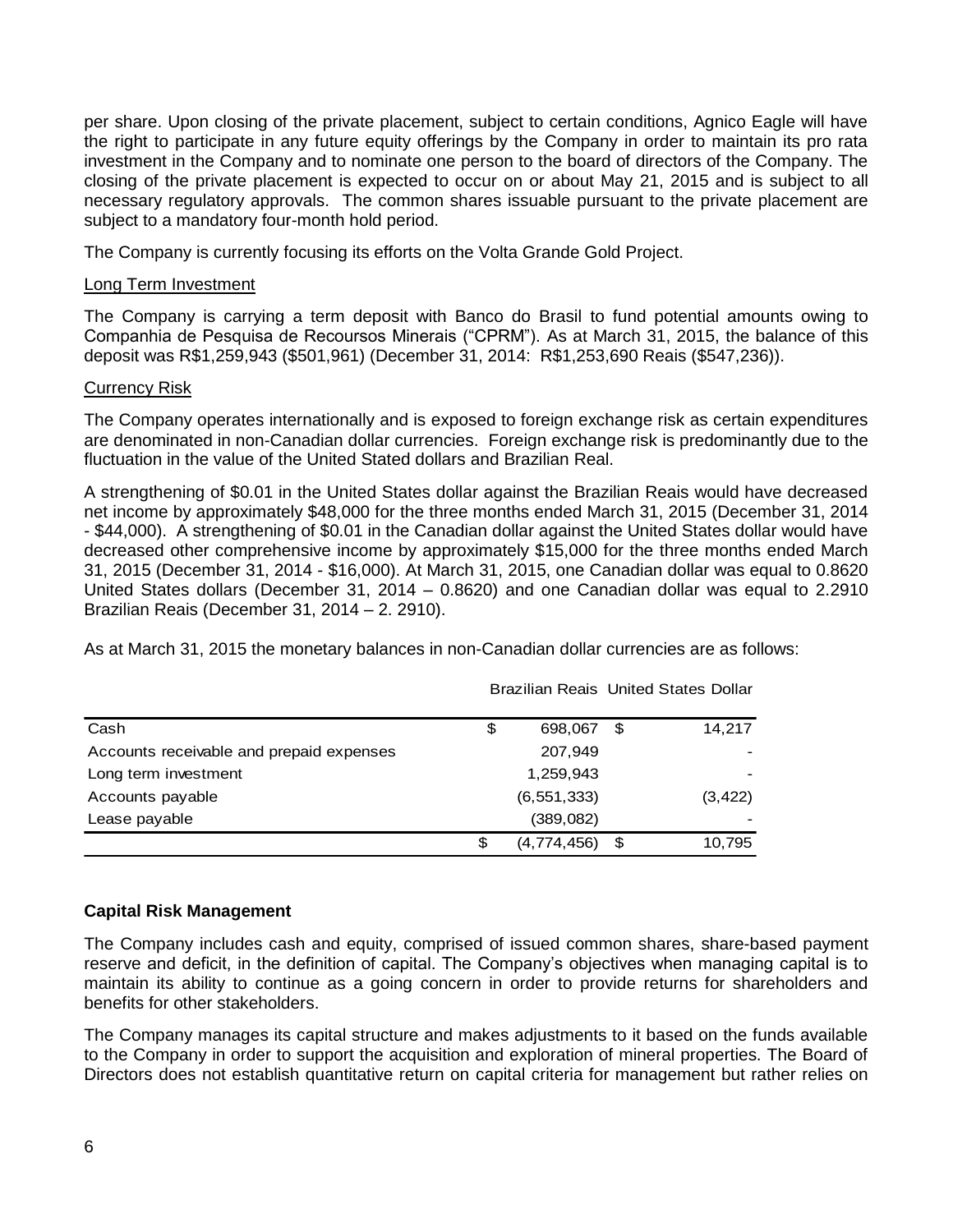the expertise of the Company's management and consultants to sustain future development of the business.

The Company's properties are in the exploration stage and, accordingly, the Company is dependent upon external financings to fund activities. In order to carry out planned exploration and pay for administrative costs, the Company will spend its existing working capital and raise the additional funds required.

Management reviews its capital management approach on an ongoing basis and believes that this approach is reasonable given the relative size of the Company. There were no changes in the Company's approach to capital management during the three months ended March 31, 2015. The Company is not subject to externally imposed capital requirements.

#### **Commitments and contingencies**

#### Management Contract Commitments

The Company is party to certain management contracts. These contracts require that additional payments of up to \$7,090,000 be made upon the occurrence of certain events such as a change of control. Minimum commitments remaining under these contracts were approximately \$950,000, all due within one year.

#### Legal contingencies

The Company is, from time to time, involved in various claims and legal proceedings. The Company cannot reasonably predict the likelihood or outcome of these activities. The Company does not believe that adverse decisions in any ending or threatened proceedings related to any matter, or any amount which may be required to be paid by reasons thereof, will have a material effect on the financial condition or future results of operations. As at March 31, 2015, no amounts have been accrued related to such matters.

#### Environmental Commitments

The Company's mining and exploration activities are subject to various federal, state and international laws and regulations governing the protection of the environment. These laws and regulations are continually changing and generally becoming more restrictive. The Company conducts its operations so as to protect public health and the environment and believes its operations are materially in compliance with all applicable laws and regulations. The Company has made, and expects to make in the future, expenditures to comply with such laws and regulations.

The only capital resource of the Company is the property and equipment at \$7,471,773 (net book value).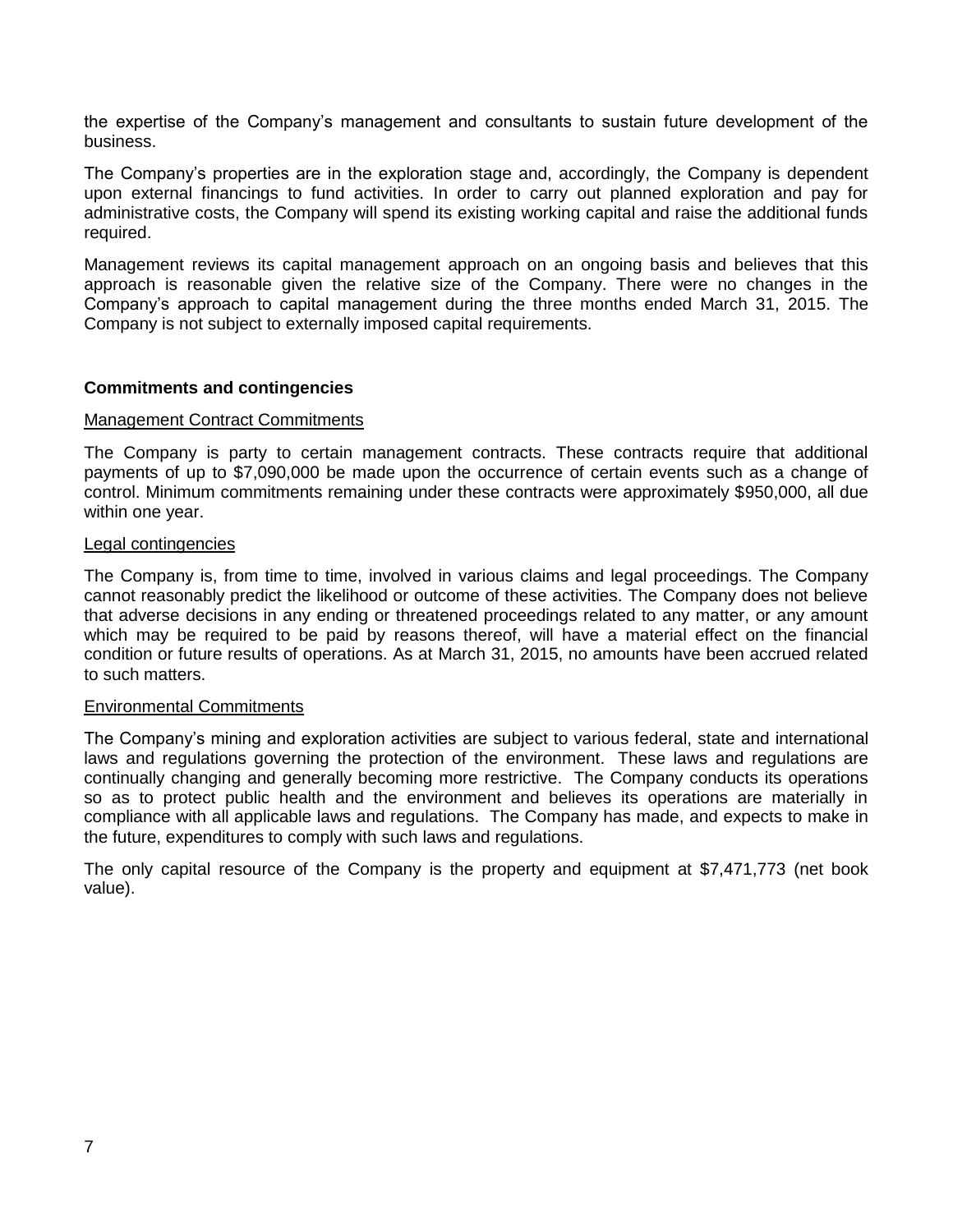## **Results of Operation - Exploration**

## VOLTA GRANDE PROPERTY

Volta Grande, the Company's primary focus, is an advanced-stage exploration project located in Para State, Brazil where a gold mineral resource has been estimated.

#### Agreement

In 2005, the Company signed an agreement modifying the terms of the acquisition of a 100 percent interest in the Volta Grande Gold Property located in the Para State, approximately 60 kilometres southwest of the city of Altamira in northern Brazil (the "Volta Grande Property"). Under the original terms of the contract signed in 2004, the Company was to pay US\$3 million over four years. Under the modified agreement the Company agreed to pay to the Vendor a total of US\$600,000 which was paid in 2006. The transfer of title to the Volta Grande Property occurred following the arrangements with CPRM, whereby the Company has committed to pay CPRM 3,740,000 Reais if a mineable deposit is defined on the Volta Grande Property. Payments would begin two years following production and could be paid over ten years on a quarterly basis. As security, the Company had purchased a term deposit of 3,740,000 Reais.

In March 2008, the Company successfully renegotiated the agreement with CPRM. Under the new terms, CPRM released to the Company 3,525,087 Reais of the total term deposit of 4,273,087 Reais held in security to cover the Company's debt owed to CPRM. In addition the Company allocated the balance of the original term deposit that was not released, amounting to 748,000 Reais, to be retained in an interest bearing term deposit to cover future royalty payments.

#### **Background**

The 100% owned Volta Grande Gold Project is located approximately 60 kilometres southwest of the town of Altamira (pop. 100,000) in the northern region of Para State. The geological setting (*Tres Palmeiras greenstone belt*) at the project areas is part of the same sequences present in the Carajas "World Class" mineral province.

Gold mineralization was identified at numerous sites in the 1990s by past operators TVX Gold Inc. (now part of Kinross Gold Corporation) and Battle Mountain Exploration (now part of Newmont Mining Corporation). Historical drilling by these companies included more than 27,000 metres of combined core, auger, and reverse circulation drilling and several thousand channel and soil samples. Preliminary metallurgical work indicated that Volta Grande mineralization is amenable to conventional milling and cyanidation process methods, with gold recoveries of up to 95% in bottle roll tests.

The shear-hosted mineral resource at Volta Grande is contained in three main areas (Ouro Verde and Grota Sêca located in the North Block, and the South Block), all of which have or have had development in the form of artisanal workings into them. Within these areas, there are numerous narrow zones of high-grade gold mineralization, with potential for expansion along strike and at depth. There is also potential for the discovery of additional mineralized zones within the large alteration envelope in the host intrusive which has been traced for more than three kilometres along strike. Two types of gold mineralization are present: primary gold in intrusive rocks and secondary gold in the saprolitic zone overlying the primary mineralization.

Roscoe Postle Associates Inc ("RPA") (formerly Scott Wilson Roscoe Postle Associates Inc.) reported that "there is potential for high grade shoots that may extend to depths of at least 200 metres or 300 metres below the surface, based on analogy with other Precambrian shear zone hosted gold deposits in Brazil." The property has been mined historically by garimpeiros (informal miners) for several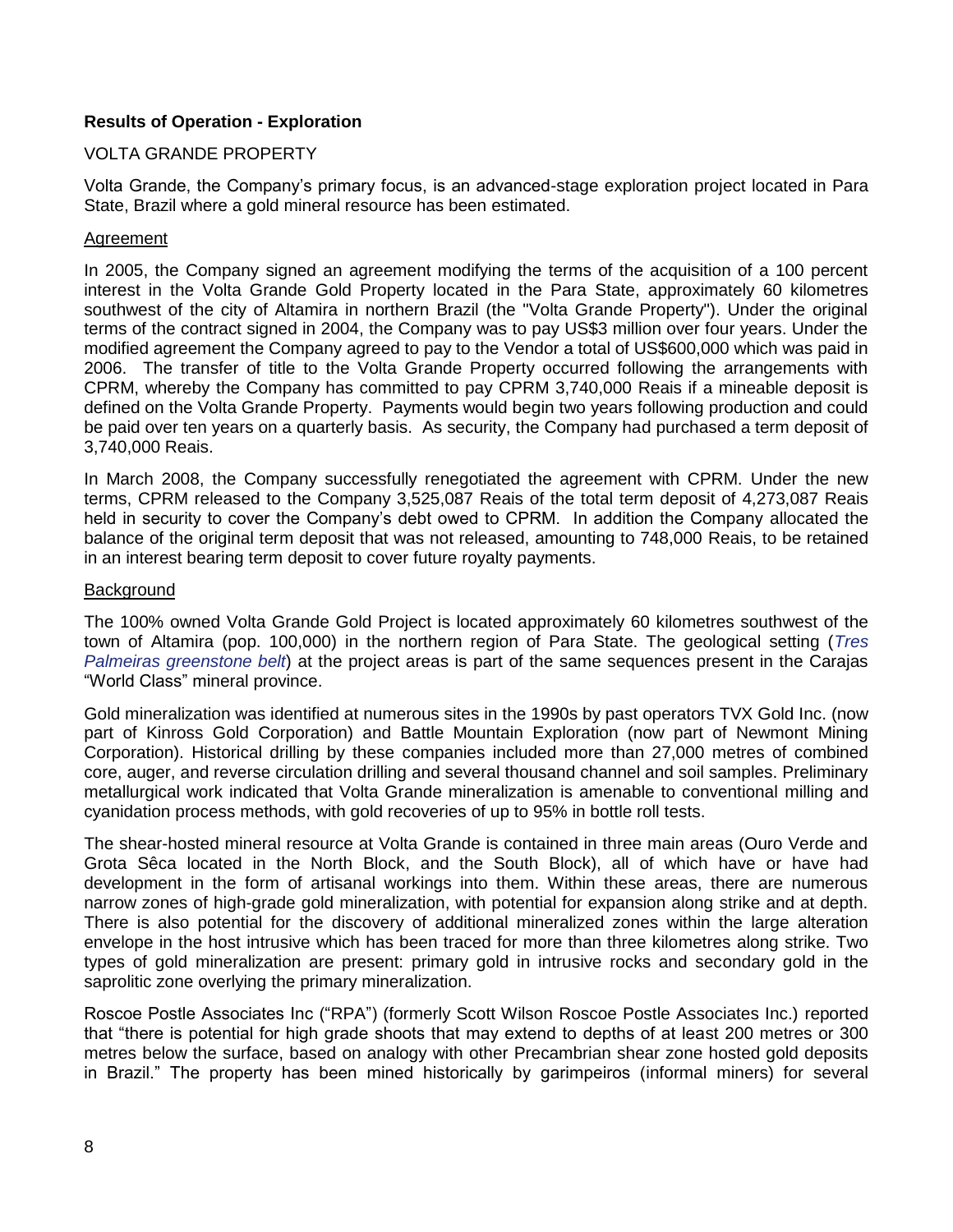decades using both open pit and underground mining methods with several shafts of 80 to 300 metres along high-grade veins. Grab samples from these shafts have assayed as high as 474.9 g/t Au.

Since 2010, the company has carried out a large drill exploration program that consisted of over 700 drill holes for a total of over 180,000m drilled (mostly by diamond drilling) at Ouro Verde and Grota Sêca. The results confirmed RPA's statement.

#### Feasibility Study

In March 2015, the Company completed a Feasibility Study on its 100% owned Volta Grande Project. The Feasibility Study was prepared in accordance with the definitions set out in National Instrument 43- 101 (NI 43-101) of the Canadian Securities Administrators. Highlights include:

- Annual gold production of 205,000 oz averaged over a 17.2 year mine life
- Post-tax Internal Rate of Return of 26% using a gold price of US\$1,200/oz
- Post-tax Net Present Value of US\$665 million at a 5% discount rate
- Initial capital costs of US\$299 million, including pre-production costs
- Average cash operating costs of US\$618/oz and all-in sustaining costs of US\$779/oz
- Proven and Probable mineral reserves of 3.8 million ounces of gold

## High Case | Base Case | Low Case Gold Price (US\$ per oz)  $\begin{array}{|c|c|c|c|c|} \hline \text{ $61,200$} & \text{ $51,200$} \hline \end{array}$  \$1,100 Pre-Tax NPV (5%) \$1,171 million \$941 million \$712 million Pre-Tax IRR 43% 36% 29% Post-Tax NPV (5%) | \$855 million | \$665 million | \$472 million Post-Tax IRR 32% 26% 20%

#### Summary of Volta Grande Economic Results by Gold price

The Feasibility Study capital and operating cost estimates for the Volta Grande Project are summarized below.

#### Volta Grande Project Capital Expenditures Estimates Breakdown (Post-tax)

| <b>Initial Capital</b>                       |                      |
|----------------------------------------------|----------------------|
| Process & Infrastructure                     | \$244 million        |
| Mining                                       | \$20 million         |
| <b>Pre-Production Costs - Process</b>        | \$3 million          |
| <b>Pre-Production Costs - Mining</b>         | \$32 million         |
| Total -- Initial Capital                     | \$299 million        |
| <b>Total -- Expanstion Capital</b>           | \$63 million         |
| Average Sustaining Capital over life of mine | \$7.3 million / year |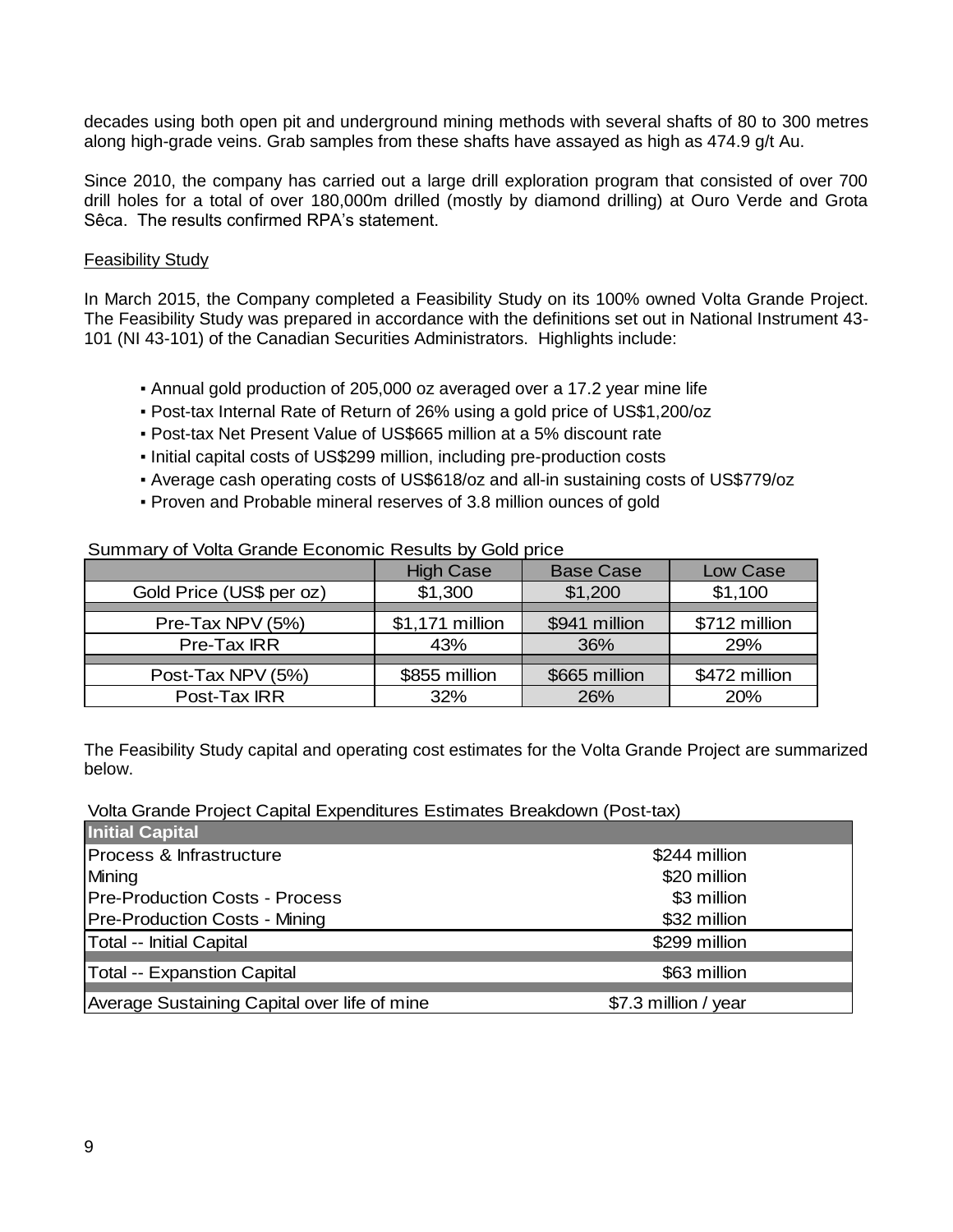|  |  | Summary of Volta Grande Project Operating Cost Estimates Average Life-of-Mine Operating Cost |  |
|--|--|----------------------------------------------------------------------------------------------|--|
|--|--|----------------------------------------------------------------------------------------------|--|

| Mining                      | \$10.62/tonne milled |
|-----------------------------|----------------------|
| Processing                  | \$7.26/tonne milled  |
| G&A                         | \$0.84/tonne milled  |
| <b>Total Operating Cost</b> | \$18.72/tonne milled |
| <b>Cash Operating Cost</b>  | $$618$ /oz           |
| All in Sustaining Cost      | \$779/oz             |

#### Volta Grande Mineral Reserves

The mineral reserves for the Volta Grande Project are based on the conversion of measured and indicated mineral resources within the current Feasibility Study mine plan. A portion of the measured mineral resources are converted directly to proven mineral reserves and a portion of the indicated mineral resources to probable reserves. The total fully diluted mineral reserves for the Volta Grande Project are shown below.

#### **Volta Grande Project Proven and Probable Reserves\***

| <b>Classification</b> | <b>Tonnes (t)</b> | Gold Grade (g/t) | <b>Contained Gold (oz)</b> |
|-----------------------|-------------------|------------------|----------------------------|
| <b>Proven</b>         | 41,757,000        | 1.07             | 1.442.000                  |
| Probable              | 74,212,000        | 0.98             | 2,346,000                  |
| Proven + Probable     | 115,969,000       | 1.02             | 3,788,000                  |

*\*This mineral reserve estimate is as of March 25, 2015 and is based on the new mineral resource estimate dated March 2015. The mineral reserve calculation was completed under the supervision of Gordon Zurowski, P.Eng of AGP Mining Consultants Inc, who is a Qualified Person as defined under NI 43-101. Mineral reserves are stated within the final design pit based on a \$1020 gold price pit shell with a \$1,200 gold price for revenue. The cutoff grade was 0.37 g/t for Ouro Verde and 0.40 g/t for*  Grota Seca. The mining cost averaged \$10.90/tonne milled, processing was \$7.25/tonne milled and G&A was \$0.84/tonne *milled. The process recovery averaged 93%. The exchange rate assumption applied was R\$3.10 equal to US\$1.00 The Feasibility Study only considers the Volta Grande open pit mineralized zones. The Feasibility Study does not include the South Block. Mineral resources that were part of the March 2015 mineral resource associated with South Block and underground mineral resources were left outside of the scope of the Feasibility Study.* 

## Mining

The Feasibility Study considers open pit mining using a 100% owner operated equipment fleet including trucks, loaders and drills. The mine has been designed to deliver an initial 3.5 million tonnes per year (10,000 tonnes per day) of mill feed and expand to 7 million tonnes per year (20,000 tonnes per day) reaching full production in Year 3. The Feasibility Study contemplates a mine that will extract ore over a 17.2-year period not including eight months of pre-production stripping. The Feasibility Study optimizes the mine plan for the first 11 years with a delivered head grade of 1.30 g/t. Material from the last three months of pre-production stripping will be used to commission the process plant.

The average strip ratio for the life of the mine is estimated at 4.3:1. Open pit bench heights of 10 meters will be mined and ore hauled with 136-tonne haul trucks and matching loading equipment. Best practice grade control drilling will be done with reverse circulation drilling and rock sampling on mine benches prior to blasting. This provides the greatest flexibility for grade control during operations while maintaining reasonable mine operating costs and production capability.

During the mining operation a stockpile will be maintained adjacent to the primary crushing plant to be used as supplemental feed as required to meet production targets, weather events and as mill feed in the later years of the operation. Waste rock will be hauled to dedicated waste management facilities near the open pits.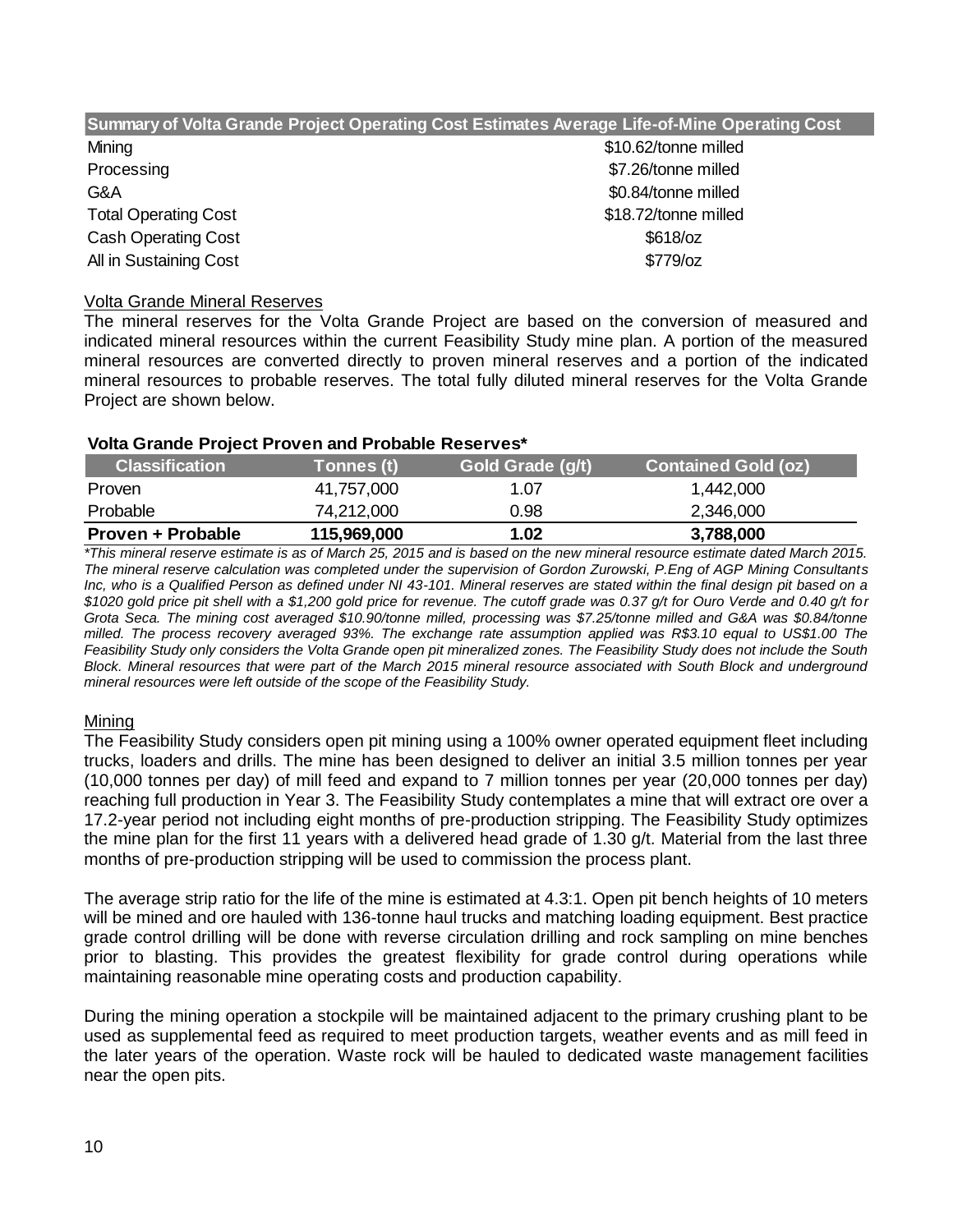#### **Metallurgy**

Extensive feasibility level test work was completed by SGS, using representative run-of-mine composites, that confirmed the material from the Volta Grande mineral deposits is amenable to a conventional crush, grind, gravity concentration, leach and carbon-in-pulp (CIP) flow sheet. Test work results indicated that 40% to 50% of the gold will be recovered in a gravity concentrate. The overall estimated gold recovery based on all ore types being processed during the life of mine is 93%.

The Company also completed feasibility level test work of bond work indices, JK drop weight and SMC tests. These results were used to model the crushing and grinding circuits that confirmed the run-ofmine material is amenable to semi-autogenous (SAG) and ball mill grinding circuit configuration.

#### Infrastructure

The Volta Grande Project is located in Pará State, approximately 60 kilometres south-east of the city of Altamira. Altamira is a major regional centre with a population of 150,000 and is serviced by a local airport and the Trans-Amazonian Highway. Altamira acts as the service center for many large industrial projects in the region.

The climate in the area of the Project is tropical with a rainy season from January to April and a dry season from May to December. The mean temperature is constant throughout the year (25°C to 30°C) and the relative humidity ranges from 65% to 85%.

Access to the mine site from the city of Altamira is by an existing 60 kilometer road that is paved for the first 30 kilometers. The remaining 30km of access road will be upgraded and paved during the mine operation.

Power for the Project will originate from a sub-station located 20 kilometres away and will be brought to the mine project by a 230 kV power line.

Water requirements for the Project will be provided by capturing precipitation and surface run-off. The water collected in storage ponds and augmented by reclaimed water from the tailings management facility will be sufficient to meet the operating requirements.

The scientific and technical information contained in the feasibility study pertaining to the Volta Grande Project has been reviewed and approved by the following Qualified Persons under NI 43-101: Dr. Jean Francois Couture, PGeo and Dr. Oy Leuangthong, P.Eng (Mineral Resource), of SRK Consulting (Canada) Inc.; Gordon Zurowski, P.Eng (Mining), of AGP Mining Consultants Inc.; Alexandre Luz, MAusIMM (Economic Analysis) of L&M Advisory; Aron Cleugh (Metallurgy and Process) and Stefan Gueorguiev, P.Eng (Infrastructure and Author of the Technical Report), of Lycopodium Minerals Canada Ltd., each of whom are independent of Belo Sun.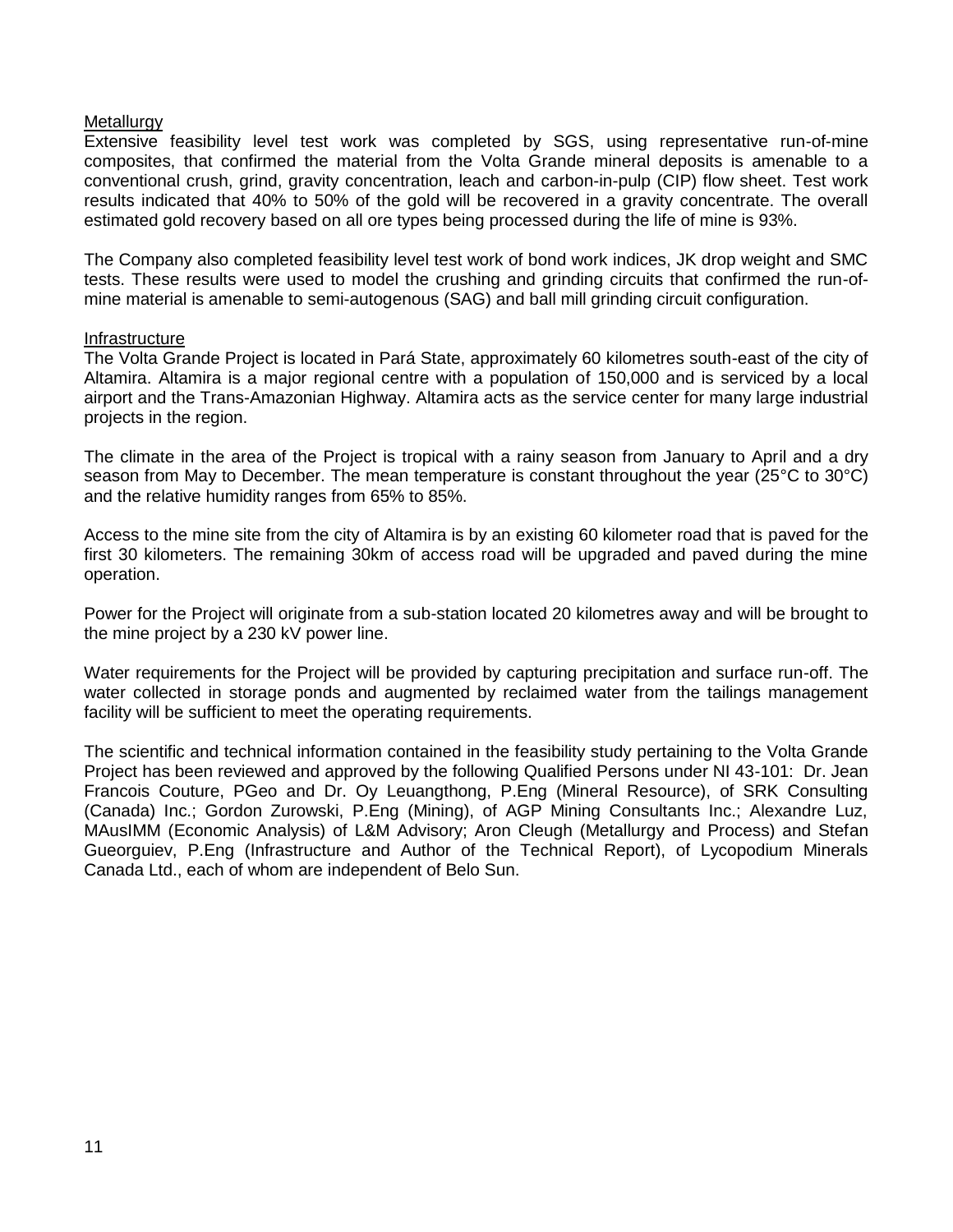The revised mineral resource estimate for the North Block of the Volta Grande Gold Project is outlined in the table below.

| Deposit     | Category                | Quantity              | <b>Gold Grade</b> | <b>Contained Gold</b> |
|-------------|-------------------------|-----------------------|-------------------|-----------------------|
|             |                         | Mt                    | g/t Au            | <b>KOZ</b>            |
|             |                         | Ouro Verde Open Pit   |                   |                       |
|             | Measured                | 750                   | 0.96              | 23                    |
| Saprolite   | Indicated               | 709                   | 0.78              | 18                    |
|             | Inferred                | 216                   | 0.67              | 5                     |
|             | Measured                | 18,532                | 1.16              | 693                   |
| Unweathered | Indicated               | 52,647                | 1.06              | 1,796                 |
|             | <b>Inferred</b>         | 22,576                | 0.89              | 643                   |
|             |                         | Grota Seca Open Pit   |                   |                       |
|             | Measured                | 249                   | 0.96              | 8                     |
| Saprolite   | Indicated               | 1,386                 | 0.74              | 33                    |
|             | <b>Inferred</b>         | 832                   | 0.61              | 16                    |
|             | Measured                | 24,270                | 1.00              | 782                   |
| Unweathered | Indicated               | 54,611                | 0.87              | 1,519                 |
|             | <b>Inferred</b>         | 12,557                | 0.82              | 332                   |
|             |                         | Junction Open Pit     |                   |                       |
|             | Measured                | 2                     | 1.53              | 0                     |
| Saprolite   | Indicated               | 215                   | 0.78              | 5                     |
|             | <b>Inferred</b>         | 82                    | 0.66              | $\overline{2}$        |
| Unweathered | Measured                | 271                   | 0.71              | 6                     |
|             | Indicated               | 2,950                 | 0.77              | 73                    |
|             | <b>Inferred</b>         | 1,491                 | 0.75              | 36                    |
|             |                         | Greia Open Pit        |                   |                       |
| Saprolite   | Inferred                | 512                   | 1.06              | 17                    |
| Unweathered | <b>Inferred</b>         | 1,503                 | 2.04              | 98                    |
|             |                         | <b>Total Open Pit</b> |                   |                       |
|             | Measured                | 44,075                | 1.07              | 1,512                 |
|             | Indicated               | 112,518               | 0.95              | 3,444                 |
|             | Measured +<br>Indicated | 156,593               | 0.98              | 4,956                 |
|             | <b>Inferred</b>         | 39,767                | 0.90              | 1,151                 |

Notes:

(1) The 0.4 g/t Au open pit cut-off grade underlying the resource estimates is based on a number of parameters and assumptions including gold price of US\$1,400 per troy ounce, pit angles set at 31 degrees for saprolite and 53 degrees for hard rock, and metallurgical gold recovery of 94% for unweathered and weathered rock. Assumed costs are as follow: open pit mining costs of US\$2.05/tonne, process costs of US\$8.12/tonne, general & administrative costs of US\$0.99/tonne, royalty of 1%.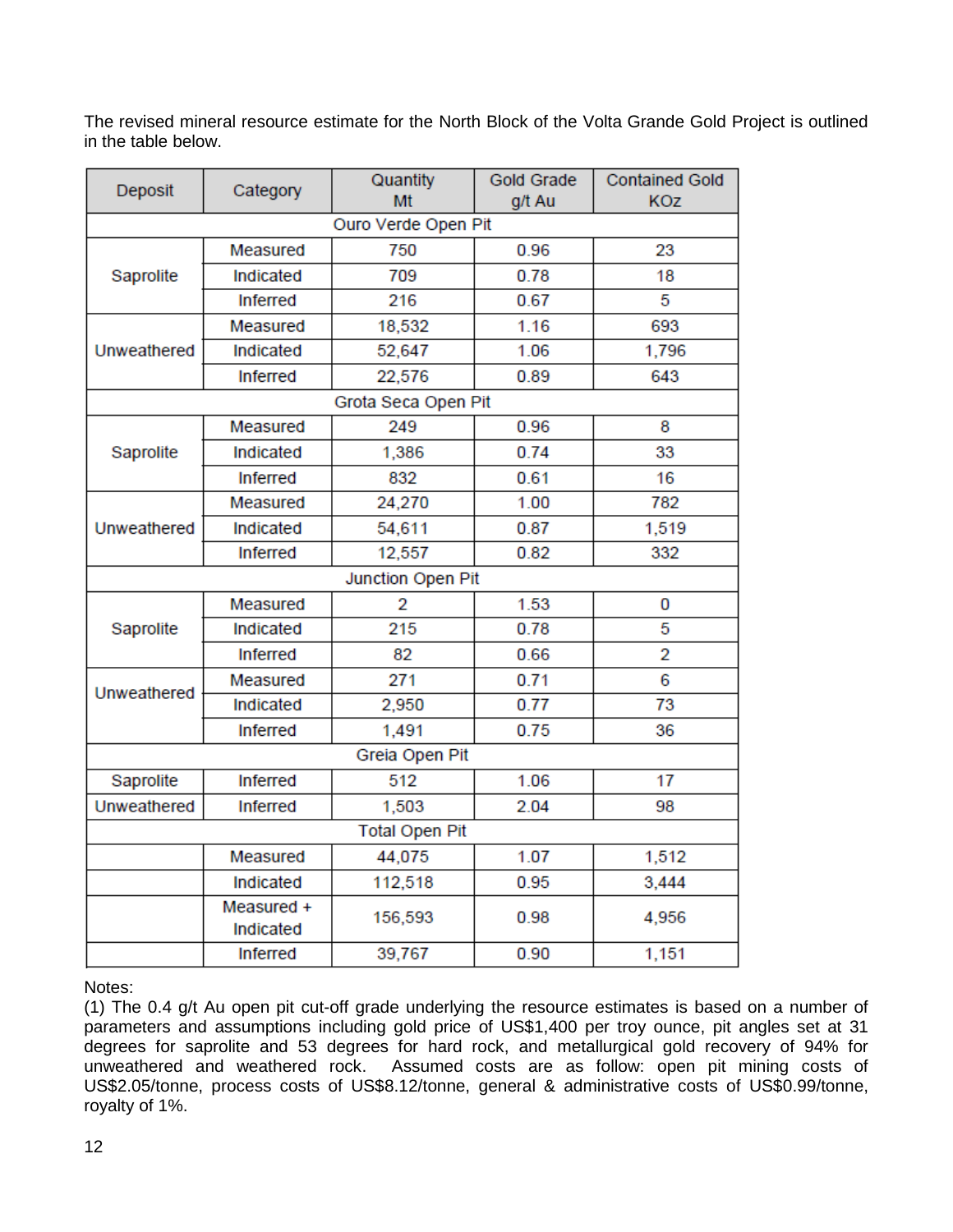(2) The quantity and grade of reported inferred mineral resources in this estimation are uncertain in nature and there has been insufficient exploration to define the inferred mineral resources as Indicated or measured mineral resources and it is uncertain if further exploration will result in upgrading them to indicated or measured mineral resource categories.

(3) The mineral resources have been classified according to the Canadian Institute of Mining, Metallurgy and Petroleum Standards for Mineral Resources and Reserves (November 2010). The effective date of this mineral resource estimate is March 30, 2015.

(4) The mineral resource estimate was audited Dr. Oy Leuangthong, P.Eng, and Dr. Lars Weiershauser, P.Geo of SRK, both of whom are Qualified Persons as defined by National Instrument 43-101 and are each independent of Belo Sun. SRK Consulting (Canada) Inc. is not aware of any legal, political, environmental or other risks that could materially affect the potential development of the mineral resources.

Below is a summary of the mineral resource estimation parameters pertinent to the current resource.

The estimation was prepared for the gold deposits located in the North Block. Four zones were separated. The majority of the estimation was carried out for the Ouro Verde and Grota Sêca deposits. The Greia zone was separated from Grota Sêca, it consists of a near-pit target to the North of the Grota Sêca deposit. The Junction Zone is the connection between Ouro Verde and Grota Sêca. It highlights some exploration potential along strike length between the two deposits.

The database consists of a total of 33,191 metres of drilling obtained from previously reported drilling and from 180,650 metres of drilling completed and assayed by Belo Sun since April 2010, for the Ouro Verde and Grota Sêca deposits.

The mineralized zones at the Ouro Verde deposit extend for about 2,400 m along strike whereas the Grota Sêca extends for 2,900m along strike.

For each deposit, Very Low, Low, Medium and High Grade domains where modelled in hard rock as well as in saprolite. The gold mineralization thickness ranges from 2 to 70 metres.

The composite length selected was 2.0 m. Residual composite of length of 0.5m and longer where included in the resource estimation.

Capping analysis was performed on composites for all grade domains. All domains were capped except High Grade Saprolite.

All estimations are based on a fully diluted block model with unitary dimension of 5 m E, 5 m N and 5 m elevation rotated -17° clockwise.

Three estimation passes with progressively relaxed parameters were used for each grade domain. The grade estimation was done using ordinary kriging interpolation. Additional restrictions were set to constrain the grade and radius of influence for the high grade part of the Mid Grade Domain.

Classification was performed using the density of the informing composites. Measured blocks are informed by composites at average distances of 25m (maximum distance is 40m). Indicated blocks are informed by composites at average distances of 50m (maximum distance of 80m).

Tonnage estimates are based on rock specific gravity of 2.75 tonnes per cubic metre for the Grota Sêca and Ouro Verde deposits, and 1.36 tonnes per cubic metre for saprolite.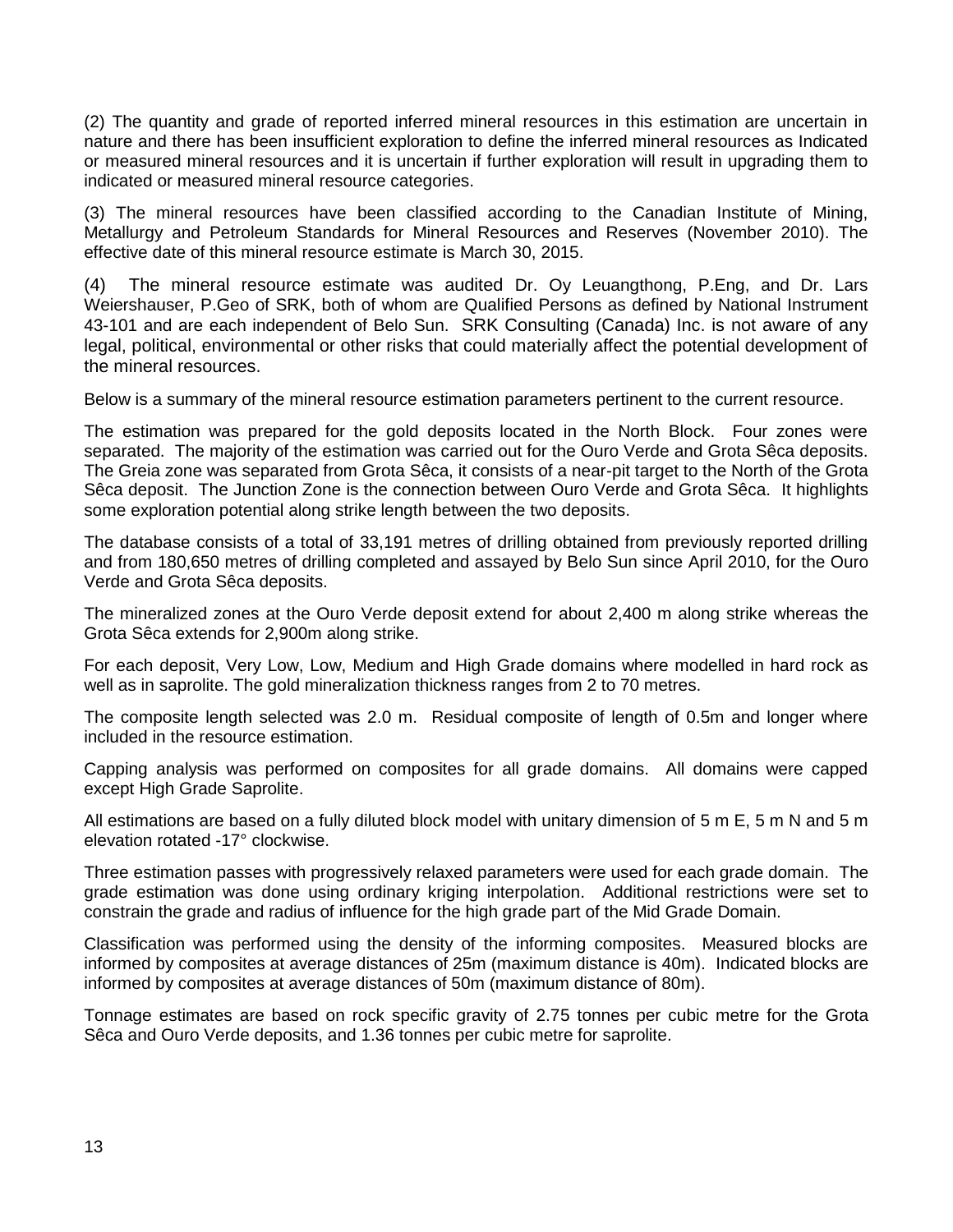#### Environmental licensing

In December 2013, the Environmental Council of Para State, Brazil (COEMA) approved the Environmental Impact Assessment ("EIA") for Belo Sun's Volta Grande Project (see press release dated November 18, 2013). The approval of the Environmental Impact Assessment and receipt of the Previous Licence (LP) is a key milestone in the advancement of the project towards construction phase. The Company received its Previous Licence in February 2014, which was issued with conditions related to training and capacity building, environmental monitoring, social education and development of local industries.

The Company has built a training centre in the local village and has commenced training and capacity building workshops in conjunction with the Federal and Pará State agencies. As well, the Company has commenced a study on the indigenous peoples in the region as part of the conditions of the LP. This study will involve consultation with the indigenous tribes and other potential indigenous stakeholders in the region.

In February 2015 Belo Sun submitted its application for the Installation Licence (LI).

#### Community relations

The Company has opened a new office in the city of Senador Jose Porfirio, the municipality that hosts the Volta Grande Project, in order to improve communication and opportunities between the Company and the local community. The office is located in the downtown core, near the City Hall where City Council and other public institutions are located.

Belo Sun is also contributing to the improved accessibility of public services such as health care and education to the local population near the Volta Grande Project by helping to transport doctors, nurses, dentists and teachers to the area. These efforts are on the Company's behalf to promote the eradication of malaria in the Volta Grande area. Belo Sun also provides transportation on the weekends to 20 local area residents who take a four hour round trip boat ride to attend mining-oriented technical courses in the city of Altamira.

## **Off Balance Sheet Arrangements**

The Company is not committed to any off-balance sheet arrangements.

## **Related Party Transactions**

During the three months ended March 31, 2015 and 2014, the Company entered into the following transactions in the ordinary course of business with related parties that are not subsidiaries of the Company.

|                          |                    | Purchases of goods/services |    |        |
|--------------------------|--------------------|-----------------------------|----|--------|
|                          | Three months ended |                             |    |        |
|                          | March 31,          |                             |    |        |
|                          | 2015               |                             |    | 2014   |
| 2227929 Ontario Inc.     | \$.                | 90,000                      | -S | 92.911 |
| Forbes & Manhattan, Inc. |                    | 75,000                      |    | 75,000 |
| Falcon Metais Ltda.      |                    |                             |    | 41,232 |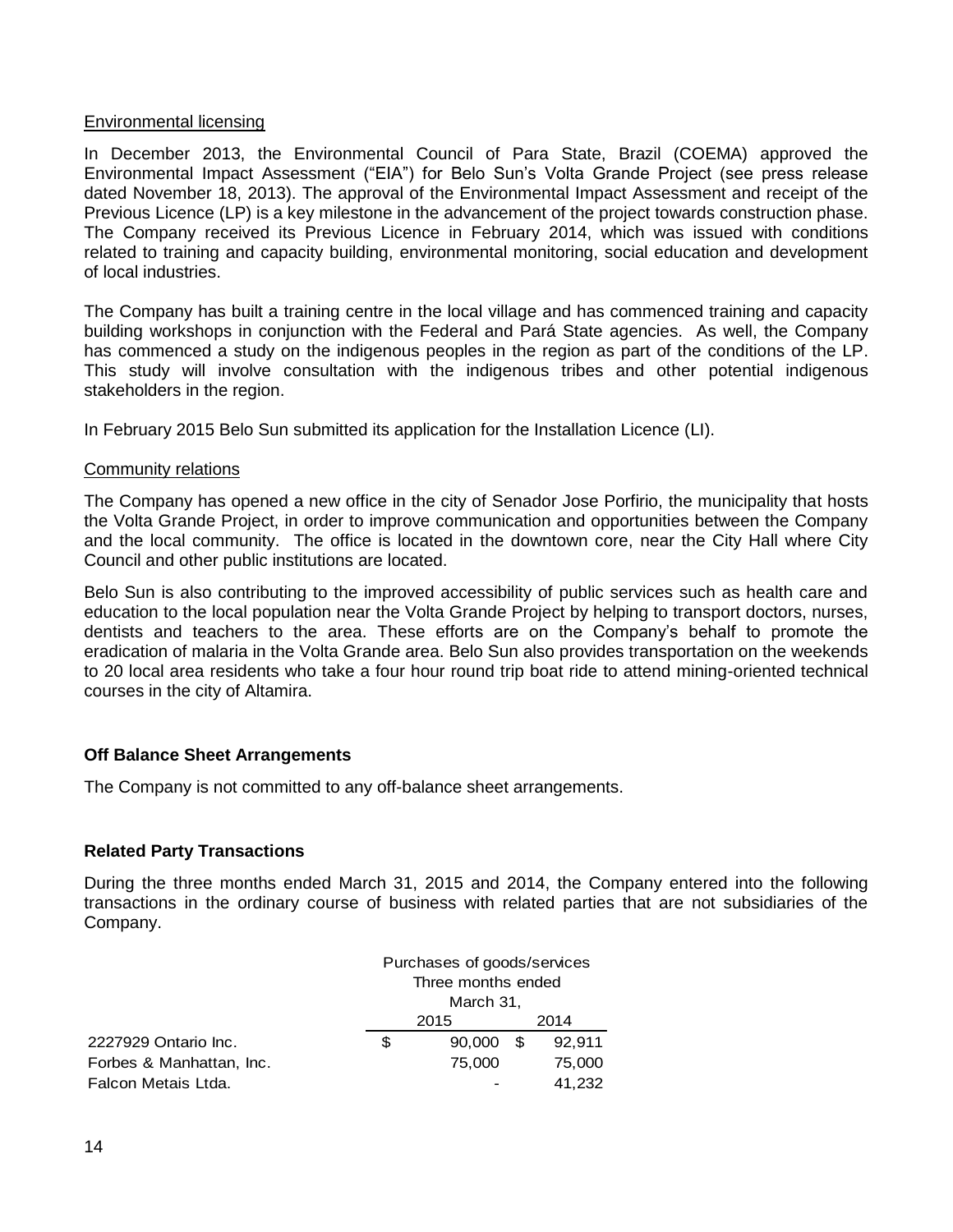The Company shares office space with other companies who may have common officers and directors. The costs associated with the use of this space, including the provision of office equipment and supplies, are administered by 2227929 Ontario Inc. to whom the Company pays a fee. 2227929 Ontario Inc. does not have any officers or directors in common with the Company.

Mr. Stan Bharti, a director of the Company, is the Executive Chairman of Forbes & Manhattan, Inc., a corporation that provides administrative and consulting services to the Company, including but not limited to strategic planning and business development. Forbes & Manhattan, Inc. charges a monthly consulting fee of \$25,000.

Mr. Helio Diniz, a director of the Company, is an officer of Falcon Metais Ltda., a company providing exploration and administration services to the Company in Brazil, including bookkeeping and secretarial services. In addition to the above referenced transactions, the Company sold various computer and office equipment to Falcon Metais Ltda. during the three months ended March 31, 2015 for proceeds of R\$50,000 (\$21,790).

The following balances were outstanding at the end of the reporting period:

|                          |                          | Amounts owed by related Amounts owed to related |                                         |         |
|--------------------------|--------------------------|-------------------------------------------------|-----------------------------------------|---------|
|                          |                          | parties                                         |                                         | parties |
|                          |                          |                                                 | 31-Mar-15 31-Dec-14 31-Mar-15 31-Dec-14 |         |
| Falcon Metais Ltda.      | $\overline{\phantom{0}}$ | $\blacksquare$                                  | 65.192                                  | 44.293  |
| Directors of the Company | $\blacksquare$           | $\overline{\phantom{a}}$                        | 133.017                                 | 233,393 |

The amounts outstanding are unsecured and will be settled in cash. No guarantees have been given or received. No expense has been recognized in the current or prior periods for bad or doubtful debts in respect of the amounts owed by related parties.

#### *Compensation of key management personnel of the Company*

The remuneration of directors and other members of key management personnel during the period were as follows:

|                      |           | Three months ended |  |                    |  |
|----------------------|-----------|--------------------|--|--------------------|--|
|                      |           | March 31,          |  |                    |  |
|                      |           | 2015               |  | 2014               |  |
| Short-term benefits  |           |                    |  | 428,000 \$ 412,000 |  |
| Share-based payments | 1.377.000 |                    |  |                    |  |

In accordance with IAS 24 Related Party Disclosures, key management personnel are those persons having authority and responsibility for planning, directing and controlling the activities of the Company, directly or indirectly, including any directors (executive and non-executive) of the Company.

The remuneration of directors and key executives is determined by the remuneration committee having regard to the performance of individuals and market trends.

More detailed information regarding the compensation of officers and directors of the Company is disclosed in the management information circular. The management information circular is available under profile of the Company on Sedar at [www.sedar.com.](http://www.sedar.com/)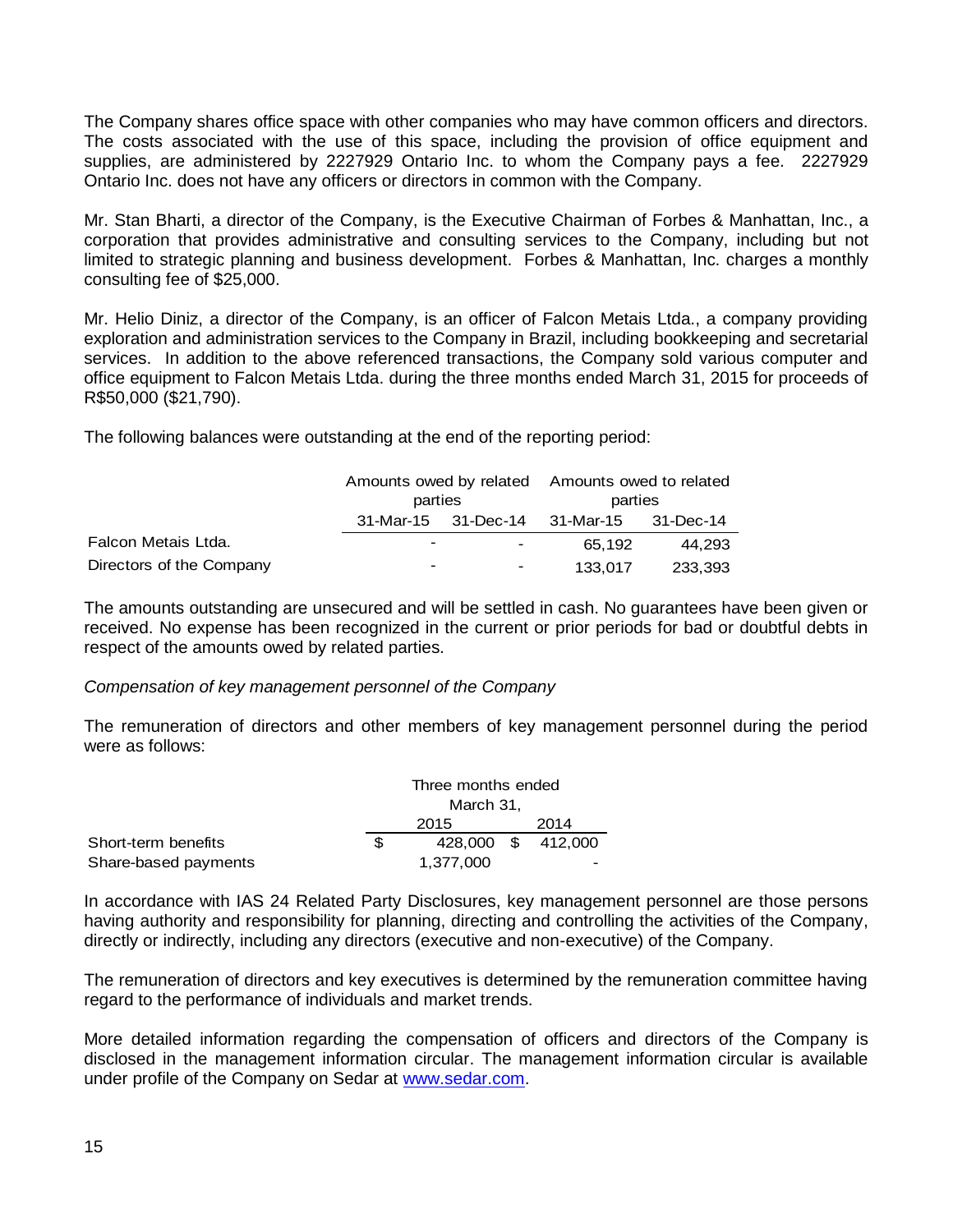## **Financial Instruments and Other Instruments**

The carrying value of cash and cash equivalents, prepaid expenses, sundry receivable, accounts payable and finance leases approximate their fair values due to the short maturity of those instruments.

## **Outstanding Share Data**

Authorized unlimited common shares without par value – 297,062,915 are issued and outstanding as at May 15, 2015.

There were no warrants outstanding as at May 15, 2015.

Stock options outstanding as at May 15, 2015 are as follows:

| Number of stock options | Exercise |      |                    |
|-------------------------|----------|------|--------------------|
| outstanding             | price    |      | <b>Expiry date</b> |
| 10,000                  | \$       | 0.45 | 2-Jun-15           |
| 1,768,000               | \$       | 0.36 | 29-Jul-15          |
| 50,000                  | \$       | 0.80 | 11-Nov-15          |
| 500,000                 | \$       | 0.89 | 5-Dec-15           |
| 2,074,000               | \$       | 1.33 | 21-Apr-16          |
| 1,727,000               | \$       | 1.15 | 31-Jan-17          |
| 100,000                 | \$       | 1.17 | 14-Jun-17          |
| 1,300,000               | \$       | 1.15 | 3-Jul-17           |
| 875,000                 | \$       | 1.15 | 10-Jul-17          |
| 300,000                 | \$       | 1.70 | 29-Nov-17          |
| 200,000                 | \$       | 1.14 | 9-Apr-18           |
| 3,045,000               | \$       | 0.71 | 19-Aug-18          |
| 6,758,000               | \$       | 0.12 | 19-Nov-19          |
| 10,320,000              | \$       | 0.22 | 6-Apr-20           |
| 29,027,000              |          |      |                    |

## **Risks and Uncertainties**

The operations of the Company are speculative due to the high-risk nature of its business, which are the acquisition, financing, exploration and development of mining properties. These risk factors could materially affect the Company's future operating results and could cause actual events to differ materially from those described in forward–looking information relating to the Company.

## Nature of Mining, Mineral Exploration and Development Projects

Development projects have no operating history upon which to base estimates of future capital and operating costs. For development projects, resource estimates and estimates of operating costs are, to a large extent, based upon the interpretation of geologic data obtained from drill holes and other sampling techniques, and feasibility studies, which derive estimates of capital and operating costs based upon anticipated tonnage and grades of ore to be mined and processed, ground conditions, the configuration of the mineral deposit, expected recovery rates of minerals from ore, estimated operating costs, and other factors. As a result, actual production, cash operating costs and economic returns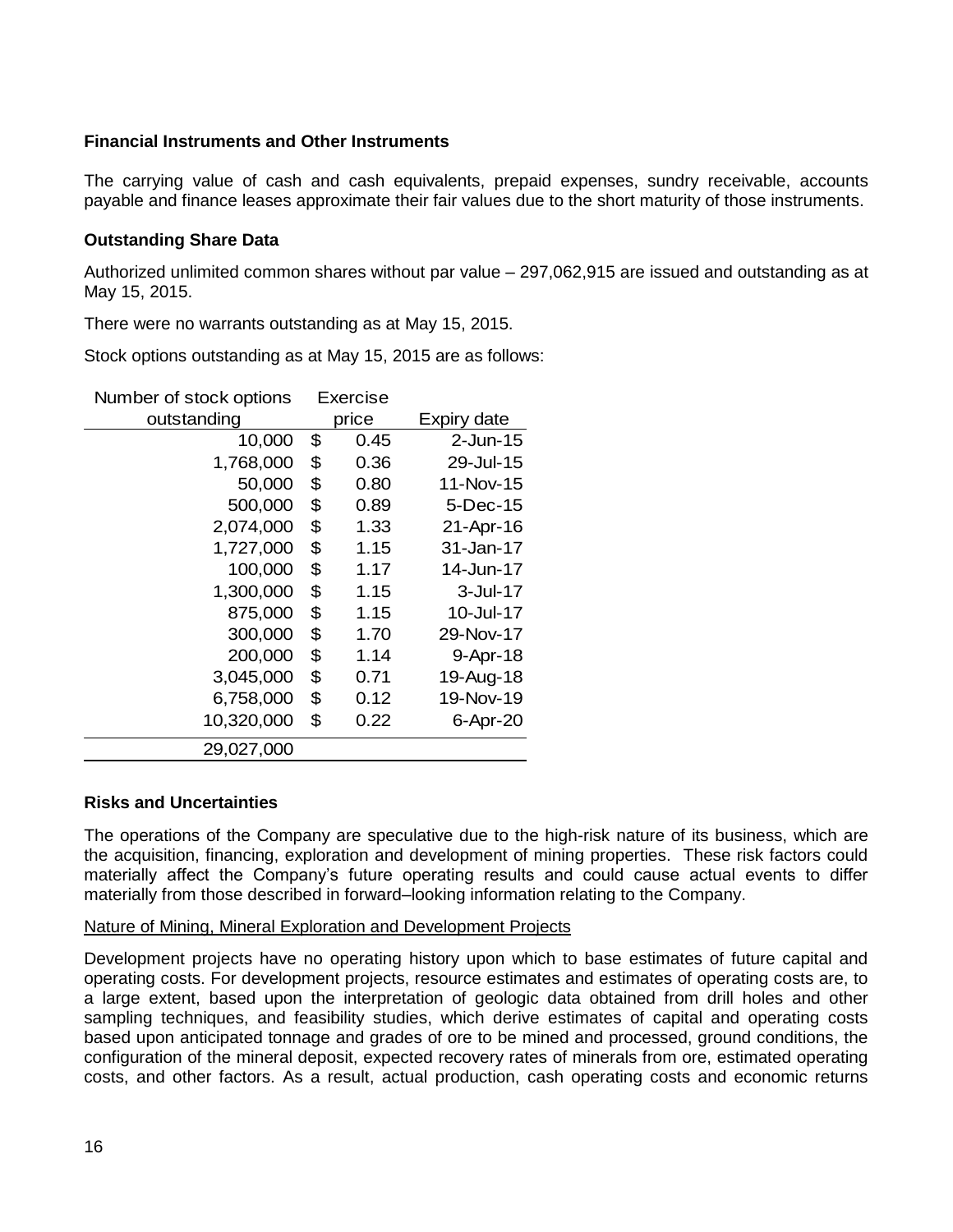could differ significantly from those estimated. It is not unusual for new mining operations to experience problems during the start-up phase, and delays in the commencement of production often can occur.

Mineral exploration is highly speculative in nature. There is no assurance that exploration efforts will be successful. Even when mineralization is discovered, it may take several years until production is possible, during which time the economic feasibility of production may change. Substantial expenditures are required to establish measured, indicated and inferred mineral resources through drilling. Upon completion of a feasibility study, with an accompanying economic analysis, proven and probable mineral reserves may be estimated. Because of these uncertainties, no assurance can be given that exploration programs will result in the expansion of mineral resources or the establishment of mineral reserves. There is no certainty that the expenditures made towards the search and evaluation of mineral deposits will result in discoveries or development of commercial quantities of ore.

#### Mineral Resource and Mineral Reserve Estimates May be Inaccurate

There are numerous uncertainties inherent in estimating mineral resources and reserves, including many factors beyond the control of the Corporation. Such estimates are a subjective process, and the accuracy of any mineral resource or reserve estimate is a function of the quantity and quality of available data and of the assumptions made and judgments used in geological interpretation. These amounts are estimates only and the actual level of recovery of minerals from such deposits may be different. Differences between management's assumptions, including economic assumptions such as metal prices, market conditions and actual events could have a material adverse effect on the Corporation's mineral resource and reserve estimates, financial position and results of operations.

#### Uncertainty Relating to Mineral Resources

Mineral resources that are not mineral reserves do not have demonstrated economic viability. Due to the uncertainty that may attach to mineral resources, there is no assurance that mineral resources will be upgraded to mineral reserves.

#### Licenses and Permits, Laws and Regulations

The Corporation's exploration and development activities, including mine, mill and infrastructure facilities, require permits and approvals from various government authorities, and are subject to extensive federal, state and local laws and regulations governing prospecting, development, production, transportation, exports, taxes, labour standards, occupational health and safety, mine safety and other matters. Such laws and regulations are subject to change, can become more stringent and compliance can therefore become more time consuming and costly. In addition, the Corporation may be required to compensate those suffering loss or damage by reason of its activities. The Corporation will be required to obtain additional licenses and permits from various governmental authorities to continue and expand its exploration and development activities. There can be no assurance that the Corporation will be able to maintain or obtain all necessary licenses, permits and approvals that may be required to explore and develop its properties, commence construction or to operate its mining facilities.

The costs and potential delays associated with obtaining the necessary authorizations and licenses and complying with these authorizations, licenses and applicable laws and regulations could stop or materially delay or restrict the Corporation from proceeding with the development of the Volta Grande Gold Project. Any failure to comply with applicable laws, regulations, authorizations or licenses, even if inadvertent, could result in interruption or termination of exploration, development or mining operations or logistics operations, or material fines, penalties or other liabilities which could have a material adverse effect on the Corporation's business, properties, results of operations, financial condition or prospects. The Corporation can make no assurance that it will be able to maintain or obtain all of the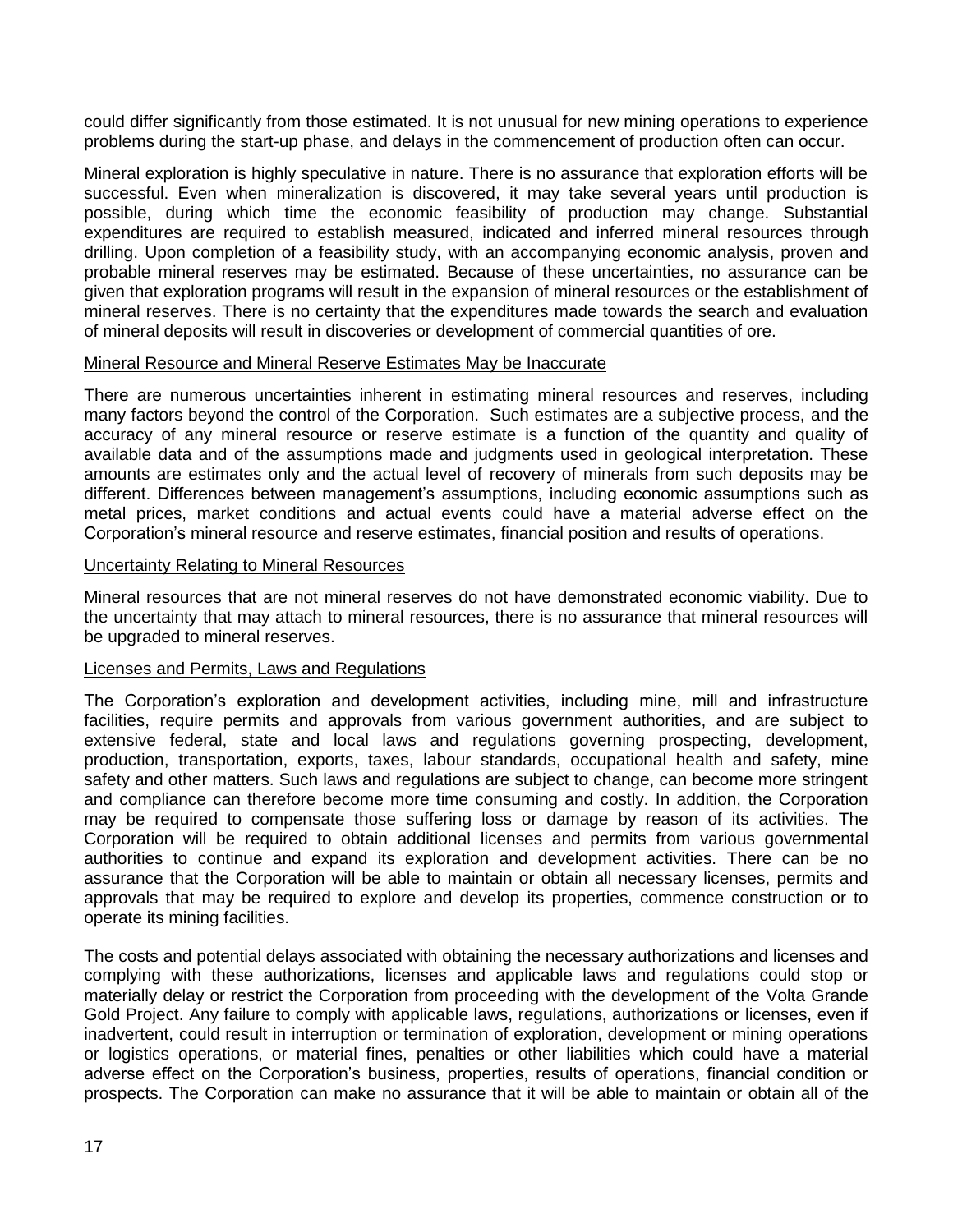required mineral licenses and authorizations on a timely basis, if at all. The Corporation only has exploration permits and the preliminary license which was granted on December 2, 2013. There is no assurance that it will obtain the corresponding mining concessions, or that if they are granted, that the process will not be heavily contested and thus costly and time consuming to the Corporation. In addition, it may not obtain one or more licenses. Any such failure may have a material adverse effect on the Corporation's business, results of operations and financial condition.

The Environmental Secretary Office of the State of Pará is the regulatory authority responsible for evaluating and determining the appropriateness of preliminary licenses. As part of the standard application process the Environmental Secretary Office holds public hearings. There can be no assurances that the Environmental Secretary Office of the State of Pará will grant a preliminary license to the Corporation.

#### Foreign Exchange

Gold is sold in United States dollars thus the Corporation is subject to foreign exchange risks relating to the relative value of the Canadian dollar and the Brazilian Reais as compared to the United States dollar. To the extent that the Corporation generates revenues upon reaching the production stage on its properties, it will be subject to foreign exchange risks as revenues will be received in United States dollars while operating and capital costs will be incurred primarily in Canadian dollars and Brazilian Reais. A decline in the United States dollar would result in a decrease in the real value of the Corporation's revenues and adversely affect the Corporation's financial performance.

#### Foreign Operations

At present, the operations of Belo Sun are located in Brazil. As a result, the operations of the Corporation are exposed to various levels of political, economic and other risks and uncertainties associated with operating in a foreign jurisdiction. These risks and uncertainties include, but are not limited to, currency exchange rates; price controls; import or export controls; currency remittance; high rates of inflation; labour unrest; renegotiation or nullification of existing permits, applications and contracts; tax disputes; changes in tax policies; restrictions on foreign exchange; changing political conditions; community relations; currency controls; and governmental regulations that may require the awarding of contracts of local contractors or require foreign contractors to employ citizens of, or purchase supplies from, a particular jurisdiction. Changes, if any, in mining or investment policies or shifts in political attitudes in Brazil or other countries in which Belo Sun may conduct business, may adversely affect the operations of the Corporation. The Corporation may become subject to local political unrest or poor community relations that could have a debilitating impact on operations and, at its extreme, could result in damage and injury to personnel and site infrastructure.

Failure to comply with applicable laws and regulations may result in enforcement actions and include corrective measures requiring capital expenditures, installing of additional equipment or remedial actions. Parties engaged in mining operations may be required to compensate those suffering loss or damage by reason of mining actives and may have civil or criminal fines or penalties imposed for violations of applicable laws or regulations.

#### **Environmental**

The Company's activities are subject to extensive federal, state and local laws and regulations governing environmental protection and employee health and safety. Environmental legislation is evolving in a manner that is creating stricter standards, while enforcement, fines and penalties for noncompliance are more stringent. The cost of compliance with changes in governmental regulations has the potential to reduce the profitability of operations. Furthermore, any failure to comply fully with all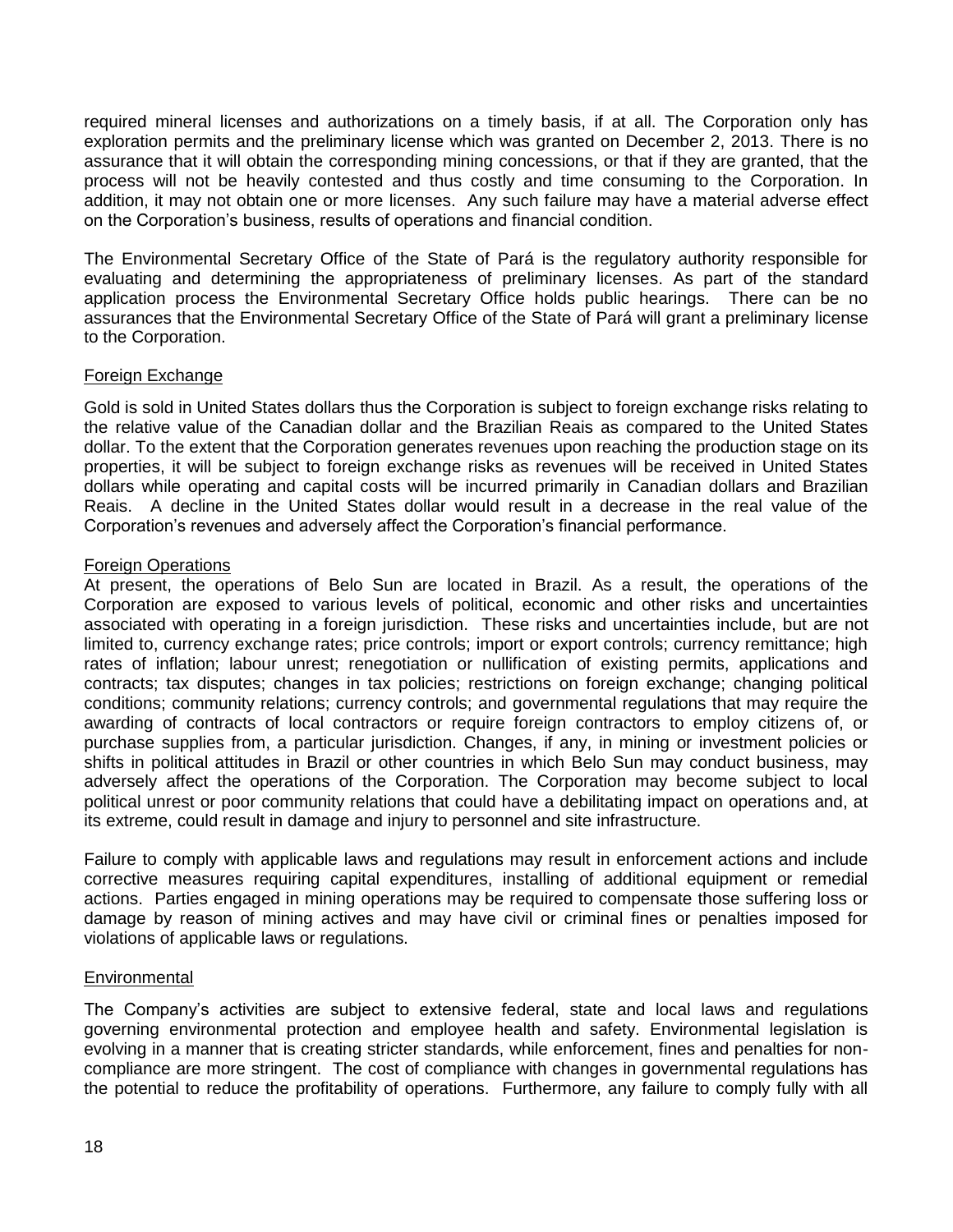applicable laws and regulations could have significant adverse effects on the Company, including the suspension or cessation of operations.

The current and future operations of the Corporation, including development and mining activities, are subject to extensive federal, state and local laws and regulations governing environmental protection, including protection and remediation of the environment and other matters. Activities at the Corporation's properties may give rise to environmental damage and create liability for the Corporation for any such damage or any violation of applicable environmental laws. To the extent the Corporation is subject to environmental liabilities, the payment of such liabilities or the costs that the Corporation may incur to remedy environmental pollution would reduce otherwise available funds and could have a material adverse effect on the Corporation. If the Corporation is unable to fully remedy an environmental problem, it might be required to suspend operations or enter into interim compliance measures pending completion of the required remedy. The potential exposure may be significant and could have a material adverse effect. The Corporation intends to minimize risks by taking steps to ensure compliance with environmental, health and safety laws and regulations and operating to applicable environmental standards.

Many of the local, state and federal environmental laws and regulations require the Corporation to obtain licenses for its activities. The Corporation must update and review its licenses from time to time, and is subject to environmental impact analyses and public review processes prior to approval of new activities. In particular, the Corporation's mineral project is located in the Volta Grande do Xingu region, in the area proximal to where the Belo Monte hydroelectric plant is being constructed, on the Xingu River, which is one of the Amazon's most important rivers. Due to the existence of communities of indigenous peoples and the region's biodiversity, the environmental licensing process of the Belo Monte dam has attracted a great deal of attention from the local communities, non-governmental organizations, the Federal Public Prosecutor Office, the Brazilian Institute of Environment and Renewable Natural Resources, and other Brazilian and foreign institutions. Therefore, environmental licensing of the Volta Grande Gold Project and relations with local communities may be more challenging and time consuming and subject to greater scrutiny as compared to the environmental licensing process and community and social relations for other mineral projects conducted in Brazil. Belo Sun can make no assurance that it will be able to maintain or obtain all of the required environmental and social licenses on a timely basis, if at all.

In addition, it is possible that future changes in applicable laws, regulations and authorizations or changes in enforcement or regulatory interpretation could have a significant impact on the Corporation's activities. Those risks include, but are not limited to, the risk that regulatory authorities may increase bonding requirements beyond the Corporation's or its subsidiaries' financial capabilities.

#### Liquidity Concerns and Future Financings

The Corporation will require significant capital and operating expenditures in connection with the development of the Volta Grande Gold Project. There can be no assurance that the Corporation will be successful in obtaining the required financing as and when needed. Volatile markets may make it difficult or impossible for the Corporation to obtain debt or equity financing on favourable terms, if at all. Failure to obtain additional financing on a timely basis may cause the Corporation to postpone or slow down its development plans, forfeit rights in some or all of the Corporation's properties or reduce or terminate some or all of its activities. In the event that the Corporation completes an equity financing, such financing could be extremely dilutive to current shareholders who invested in the Corporation at higher share prices and dilutive as compared to the Corporation's estimated net asset value per share and resource or reserve ounces per share.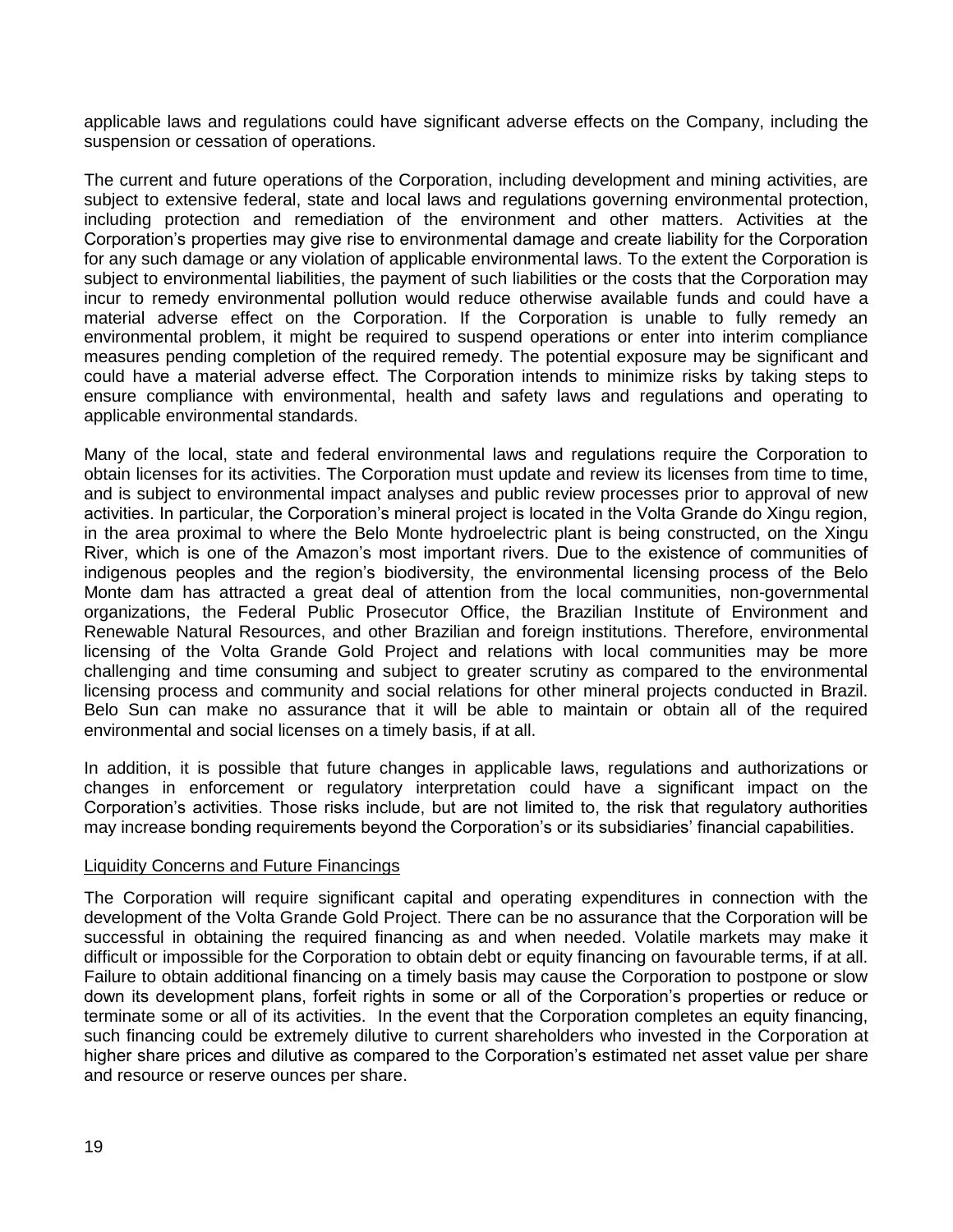## Nature of Mining, Mineral Exploration and Development Projects

Development projects have no operating history upon which to base estimates of future capital and operating costs. For development projects, resource estimates and estimates of operating costs are, to a large extent, based upon the interpretation of geologic data obtained from drill holes and other sampling techniques, and feasibility studies, which derive estimates of capital and operating costs based upon anticipated tonnage and grades of ore to be mined and processed, ground conditions, the configuration of the mineral deposit, expected recovery rates of minerals from ore, estimated operating costs, and other factors. As a result, actual production, cash operating costs and economic returns could differ significantly from those estimated. It is not unusual for new mining operations to experience problems during the start-up phase, and delays in the commencement of production often can occur.

Mineral exploration is highly speculative in nature. There is no assurance that exploration efforts will be successful. Even when mineralization is discovered, it may take several years until production is possible, during which time the economic feasibility of production may change. Substantial expenditures are required to establish measured, indicated and inferred mineral resources through drilling. Upon completion of a definitive feasibility study, with an accompanying economic analysis, proven and probable mineral reserves may be estimated. Because of these uncertainties, no assurance can be given that exploration programs will result in the expansion of mineral resources or the establishment of mineral reserves. There is no certainty that the expenditures made towards the search and evaluation of mineral deposits will result in discoveries or development of commercial quantities of ore.

## No Revenues

To date, the Corporation has not recorded any revenues from operations nor has the Corporation commenced commercial production on any property. There can be no assurance that significant losses will not occur in the near future or that the Corporation will be profitable in the future. The Corporation's operating expenses and capital expenditures may increase in relation to the engagement of consultants, personnel and equipment associated with the continued exploration and future development of the Corporation's properties. The Corporation expects to continue to incur losses unless and until such time as it enters into commercial production and generates sufficient revenues to fund its continuing operations. The development of the Corporation's properties will continue to require the commitment of substantial resources. There can be no assurance that the Corporation will continue as a going concern, generate any revenues or achieve profitability.

## Mineral Commodity Prices

The ability of the Corporation to fund its activities and, if it becomes a producing mineral company, the profitability of the Corporation's operations will depend upon the market price of mineral commodities. Mineral prices fluctuate widely and are affected by numerous factors beyond the control of the Corporation. The level of interest rates, the rate of inflation, the world supply of mineral commodities, the stability of exchange rates and geopolitical concerns can all cause significant fluctuations in prices. Such external economic factors are in turn influenced by changes in international investment patterns, monetary systems and political developments. The price of mineral commodities has fluctuated widely in recent years, and future price declines could cause commercial production to be impracticable, thereby having a material adverse effect on the Corporation's business, financial condition and result of operations.

## Title to Properties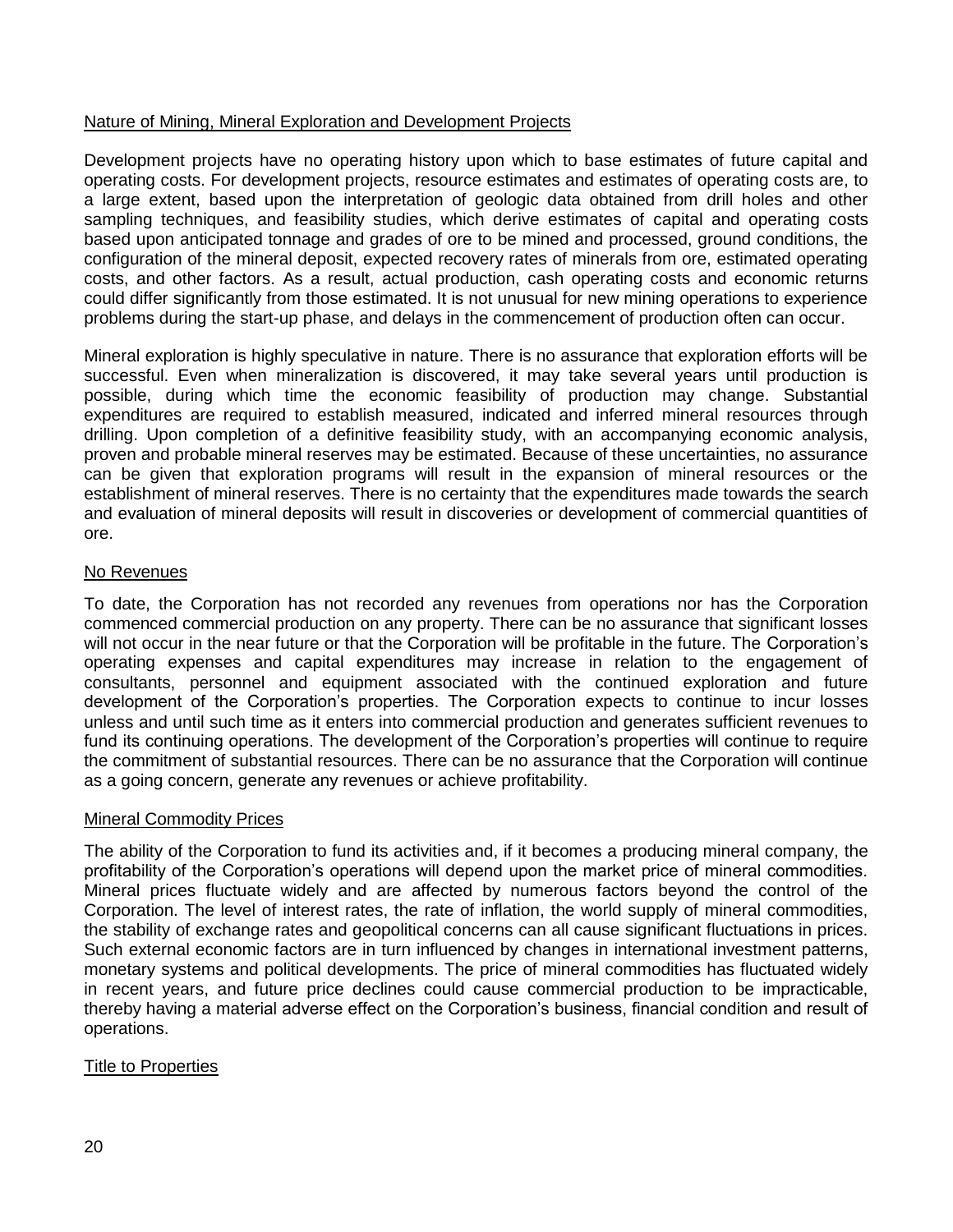The acquisition of title to resource properties is a very detailed and time-consuming process. The Corporation holds its interest in its properties indirectly through exploration permits and exploration applications. Title to, and the area of, the permits may be disputed or applications may lapse. There is no guarantee that such title will not be challenged or impaired. There may be challenges to the title of the properties in which the Corporation may have an interest, which, if successful, could result in the loss or reduction of the Corporation's interest in the properties. There are garimpeiros (informal miners) operating within the Corporation's property, and there may be issues and difficulties that could arise, including title disputes and the risk of the garimpeiros encroaching onto active areas of the Volta Grande Gold Project.

The Corporation may need to acquire title to additional surface rights and property interests to further exploration and development activities. There can be no assurances that the Corporation will be able to acquire such additional surface rights. To the extent additional surface rights are available, they may only be acquired at significantly increased prices, potentially adversely affecting financial performance of the Corporation.

## Uninsured Risks

The Corporation maintains insurance to cover normal business risks. In the course of exploration and development of mineral properties, certain risks and, in particular, unexpected or unusual geological operating conditions including explosions, rock bursts, cave-ins, fire and other natural disasters may occur. It is not always possible to fully insure against such risks as a result of high premiums or other reasons. Should such liabilities arise, they could reduce or eliminate any future profitability and result in increasing costs and a decline in the value of the Common Shares.

## **Competition**

The Corporation competes with many other mining companies that have substantially greater resources than the Corporation. Such competition may result in the Corporation being unable to acquire desired properties, recruit or retain qualified employees or acquire the capital necessary to fund the Corporation's operations and develop its properties. The Corporation's inability to compete with other mining companies for these resources could have a material adverse effect on the Corporation's results of operations and business.

## Dependence on Outside Parties

The Corporation has relied upon consultants, engineers and others and intends to rely on these parties for exploration, development and construction operations, and local expertise. Substantial expenditures are required to establish Mineral Resources and Mineral Reserves through drilling, to carry out environmental and social impact assessments, to develop metallurgical processes to extract the metal from the ore. If such parties' work is deficient or negligent or is not completed in a timely manner, it could have a material adverse effect on the Corporation.

## Dependence on Key Personnel

Belo Sun is reliant on key personnel it has employed or engaged. Loss of such personnel may have a material adverse impact on the performance of the Corporation. In addition, the recruitment of qualified personnel is critical to the Corporation's success. As Belo Sun's business grows, it will require additional key financial, administrative, mining, marketing and public relations personnel as well as additional staff for operations.

Recruiting and retaining qualified personnel in the future is critical to the Corporation's success. As the Corporation develops its Volta Grande Gold Project toward commercial production, the need for skilled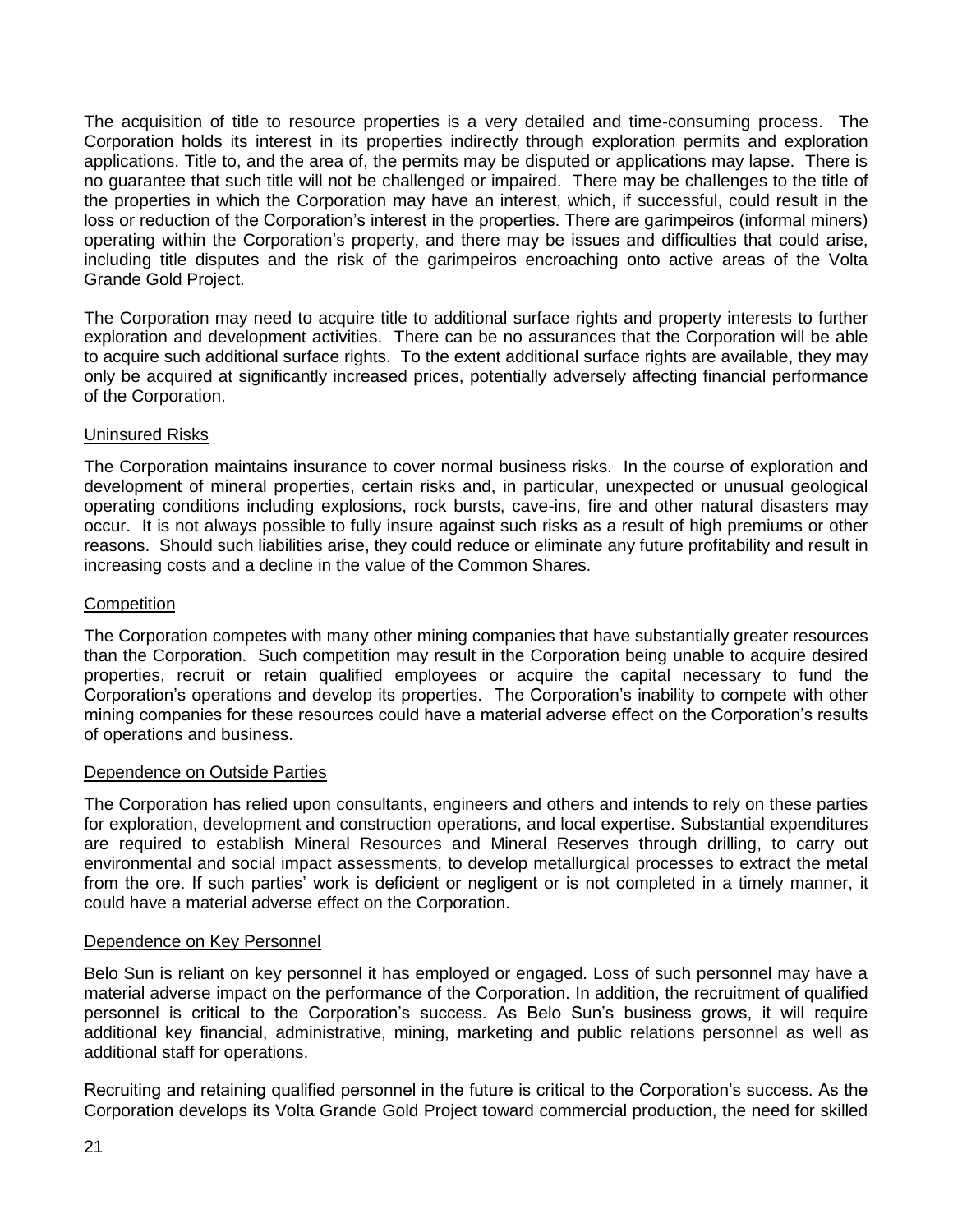labour will increase. The number of persons skilled in the exploration and development of mining properties is limited and competition for this workforce is intense. The development of the Volta Grande Gold Project and other initiatives of the Corporation may be significantly delayed or otherwise adversely affected if the Corporation cannot recruit and retain qualified personnel as and when required.

## Litigation

Belo Sun has entered into legal binding agreements with various third parties on a consulting and partnership basis. The rights and obligations that arise from such agreements is open to interpretation and Belo Sun may disagree with the position taken by the various other parties resulting in a dispute that could potentially initiate litigation and cause Belo Sun to incur legal costs in the future. Given the speculative and unpredictable nature of litigation, the outcome of any future disputes could have a material adverse effect on Belo Sun.

## Availability of Reasonably Priced Raw Materials and Mining Equipment

The Company will require a variety of raw materials in its business as well as a wide variety of mining equipment. To the extent these materials or equipment are unavailable or available only at significantly increased prices, the Company's production and financial performance could be adversely affected.

## Share Price Fluctuations

The market price of securities of many companies, particularly development stage companies, experience wide fluctuations in price that are not necessarily related to the operating performance, underlying asset values or prospects of such companies. There can be no assurance that fluctuations in the Corporation's share price will not occur. During the 52 weeks ended May 15, 2014, the Corporation's share price closed at a high of \$0.30 and a low of \$0.11.

## Conflicts of Interest

Certain of the Corporation's directors and officers serve or may agree to serve as directors or officers of other companies and, to the extent that such other companies may participate in ventures in which the Corporation may participate, the directors of the Corporation may have a conflict of interest in negotiating and concluding terms respecting such participation.

## Foreign mining tax regimes

Mining tax regimes in foreign jurisdictions are subject to differing interpretations and are subject to constant change. The Corporation's interpretation of taxation law as applied to its transactions and activities may not coincide with that of the tax authorities. As a result, transactions may be challenged by tax authorities and the Corporation's operations may be assessed, which could result in significant additional taxes, penalties and interest. In addition, proposed changes to mining tax regimes in foreign jurisdictions could result in significant additional taxes payable by the Corporation, which would have a negative impact on the financial results of the Corporation.

## **Disclosure Controls and Procedures**

Management of the Company is responsible for establishing and maintaining disclosure controls and procedures. Management has designed such disclosure controls and procedures, or caused them to be designed under its supervision, to provide reasonable assurance that material information relating to the Company, including its consolidated subsidiaries, is made known to the Chief Executive Officer and the Chief Financial Officer by others within those entities.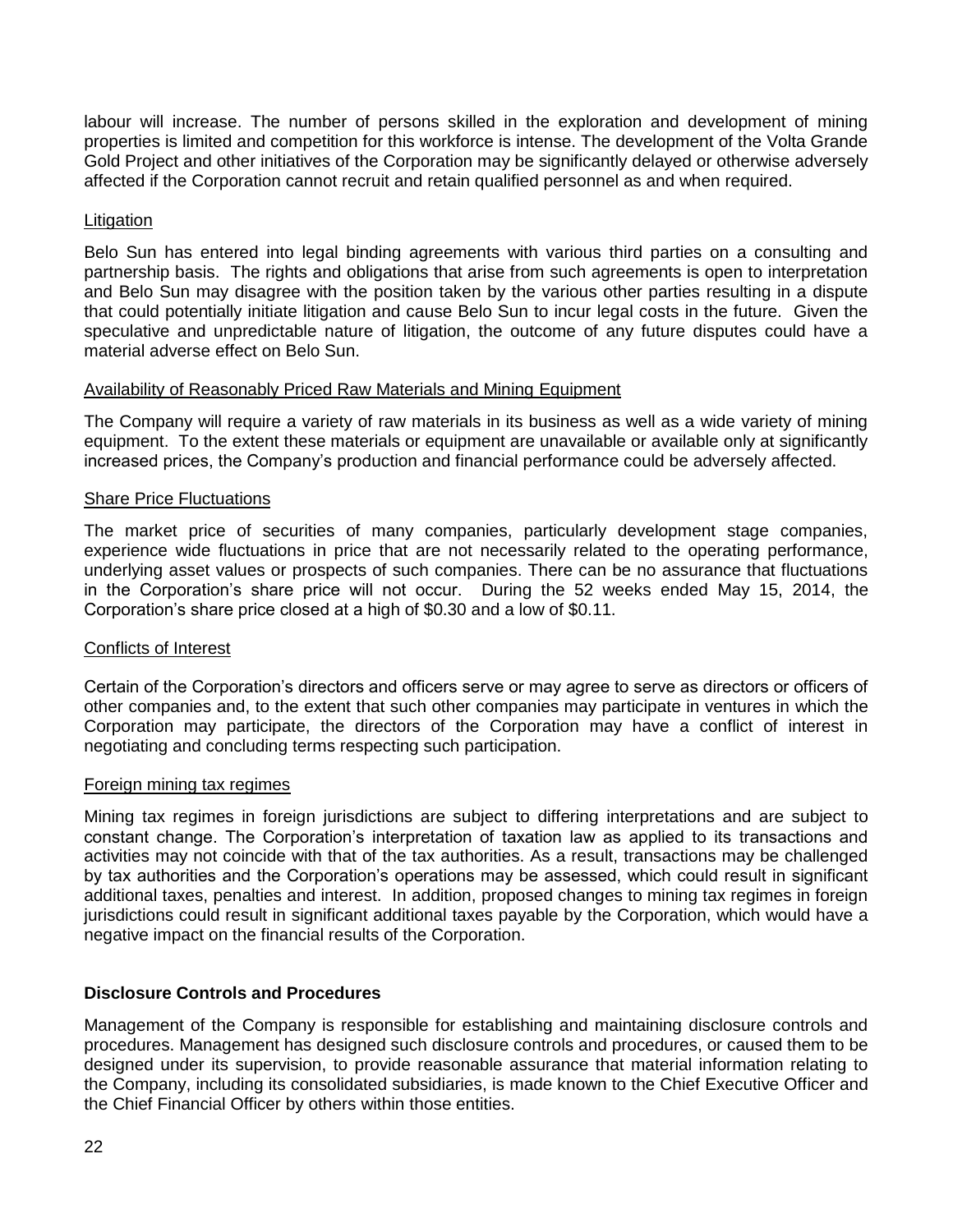## Internal Control Over Financial Reporting

Belo Sun's management, including the CEO and CFO, is responsible for establishing and maintaining adequate internal control over financial reporting. Under their supervision, the Company's internal control over financial reporting is a process designed to provide reasonable assurance regarding the reliability of financial reporting and the preparation of financial statements for external purposes in accordance with IFRS. The Company's internal control over financial reporting includes policies and procedures that:

• Pertain to the maintenance of records that, in reasonable detail, accurately and fairly reflect the transactions, acquisitions and dispositions of the assets of the Company;

• Provide reasonable assurance regarding the prevention or timely detection of unauthorized acquisition, use or disposition of the Company's assets that could have a material effect on the annual or interim financial statements.

The CEO and CFO have certified that Internal Controls over Financial Reporting have been designed to provide reasonable assurance regarding the reliability of financial reporting and the preparation of financial statements for external purposes in accordance with IFRS. Management used the criteria set forth by the Committee of Sponsoring Organizations of the Treadway Commission on Internal Control (COSO - 1992) Framework to design the Company's internal control over financial reporting. The Audit Committee of the Company has reviewed this MD&A and the consolidated financial statements for the three months ended March 31, 2015, and Belo Sun's Board of Directors approved these documents prior to their release.

#### Limitations of Controls and Procedures

The Company's management, including the Chief Executive Officer and Chief Financial Officer, believe that disclosure controls and procedures and internal control over financial reporting, no matter how well conceived and operated, can provide only reasonable, not absolute, assurance that the objectives of the control system are met. Further, the design of a control system must reflect the fact that there are resource constraints, and the benefits of controls must be considered relative to their costs. Because of the inherent limitations in all control systems, they cannot provide absolute assurance that all control issues and instances of fraud, if any, within the Company have been prevented or detected. These inherent limitations include the realities that judgments in decision-making can be faulty, and that breakdowns can occur because of simple error or mistake. Additionally, controls can be circumvented by the individual acts of some persons, by collusion of two or more people, or by unauthorized override of the controls. The design of any control system also is based in part upon certain assumptions about the likelihood of future events, and there can be no assurance that any design will succeed in achieving its stated goals under all potential future conditions. Accordingly, because of the inherent limitations in a cost effective control system, misstatements due to error or fraud may occur and not be detected.

## **Significant Accounting Policies**

The Company's significant accounting policies can be found in Note 2 of its annual consolidated financial statements for the twelve months ended December 31, 2014.

## New and Future Accounting Pronouncements

Certain pronouncements were issued by the IASB or the IFRIC that are mandatory for accounting periods on or after January 1, 2015 or later periods. Many are not applicable or do not have a significant impact to the Company and have been excluded.